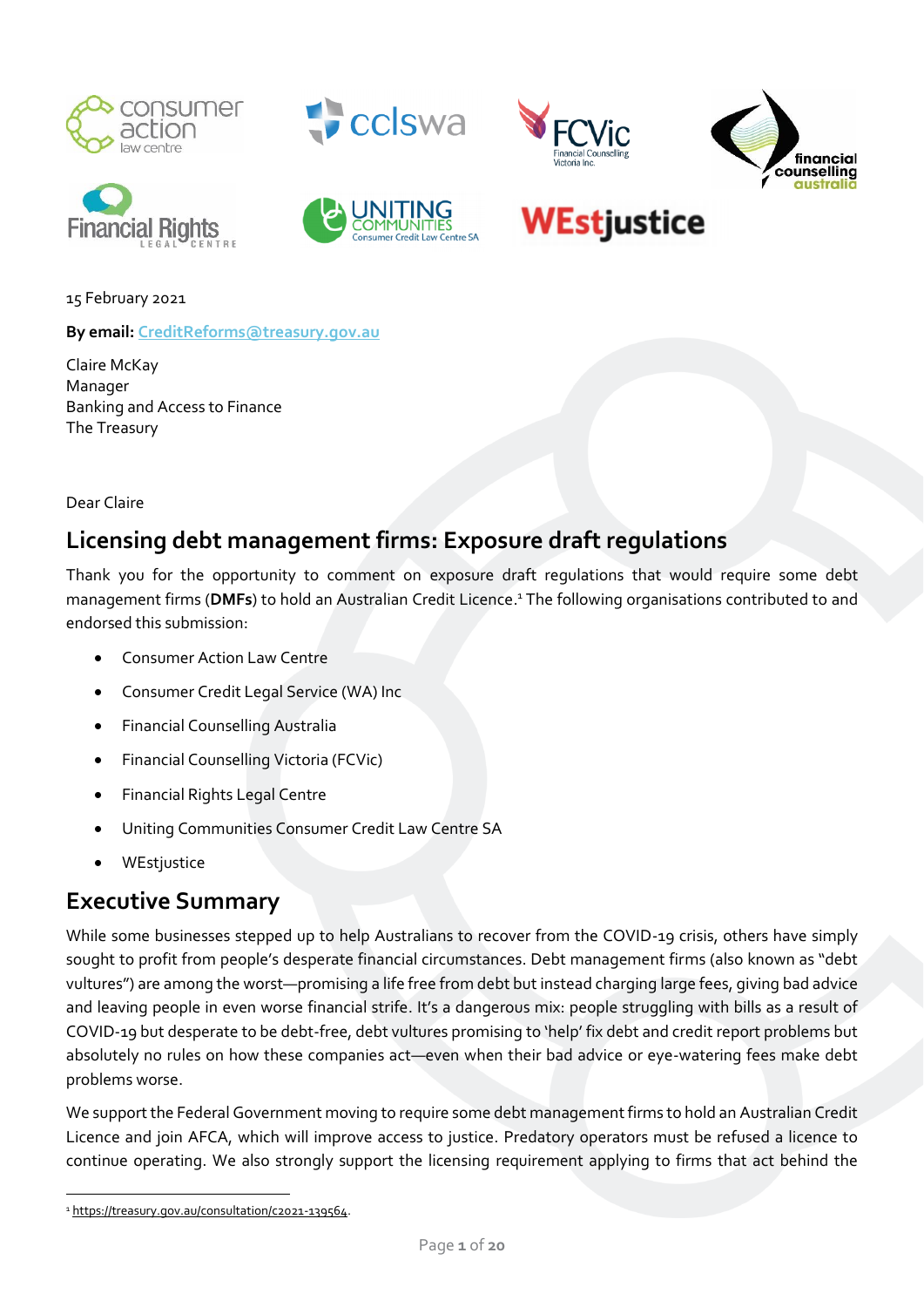scenes, providing advice and making suggestions but not representing consumers in internal and external dispute resolution.

However, it is critical to complete the job.

Licensing alone will not fix the problems or ensure that people get high quality, competent advice they can trust. Time and again, our services see problems with DMFs *that already hold an Australian Credit Licence*.

The Federal Government must introduce a robust licensing regime with specific conduct obligations to prevent harm. The community expects nothing less. Consumer research from Quantum Market Research, available at **Appendix A**, confirms that Australians overwhelmingly want DMFs subject to a best interests' duty, minimum education and training requirements, and a ban on advance fees.

Australians also want the same obligations no matter the type of underlying debt or credit listing—meaning an extension of these critical reforms beyond credit products regulated by the *National Consumer Credit Protection Act*to the whole gamut of bills and debts that people in financial stress can face: energy and telco bills, school fees, buy now pay later debts, judgment debts, strata fees and more.

We also need a ban on unsolicited selling, obligations on budgeting services, including obligations to place client money in trust, and requirements to signpost to the free services that can help instead, such as financial counselling services.

We recommend ongoing data collection by ASIC to better understand this currently unregulated market and assess the impact of these reforms, ahead of a 2-year review from commencement.

Concerningly, approximately 1.4 to 1.9 million Australians paid a DMF last year. The promise of a 'life free from debt' is particularly appealing when being debt-free is the top sign of success and accomplishment in 2020. DMFs have a ready-made market, with 2 in 5 people struggling to pay everyday bills. With mortgage deferrals and temporary COVID-19 assistance winding up, and high advertising reach by DMFs, the number of people at risk from poor practices in the debt management sector is expected to grow in 2021.

After waiting years for reform of DMFs, now is the time for action. The United Kingdom has already put in place tailored rules for its debt management industry.<sup>2</sup> There is broad support for reform of DMFs across consumer and industry groups, ombudsman schemes, academia and regulators.<sup>3</sup>

While licensing of additional DMFs is a positive step, without additional reforms, there is a real risk that licenced DMFs will continue to exacerbate, rather than help, the financial difficulty faced by so many. As the consumer research makes plain, the community expects a comprehensive response to this problem.

A summary of recommendations is available at **Appendix B**.

Information about the contributors is available at **Appendix C**.

This submission contains the stories of people impacted by the conduct of debt management firms – all client names have been changed for privacy reasons.

# **The harm caused by DMFs**

So-called 'debt management' and 'credit repair' target people concerned about bills, debts, home repossession or their credit report. DMFs typically offer quasi-legal and quasi-financial advice often starting with a 'free' consultation and then providing services including negotiating with creditors, repairing credit reports, arranging formal or informal debt agreements or bankruptcy, managing money and budgets, and everything in between.

<sup>2</sup> Background to the reforms here[: https://www.fca.org.uk/firms/consumer-credit-research-debt-management.](https://www.fca.org.uk/firms/consumer-credit-research-debt-management)

<sup>&</sup>lt;sup>3</sup> See https://consumeraction.org.au/debt-management-firms-comm/.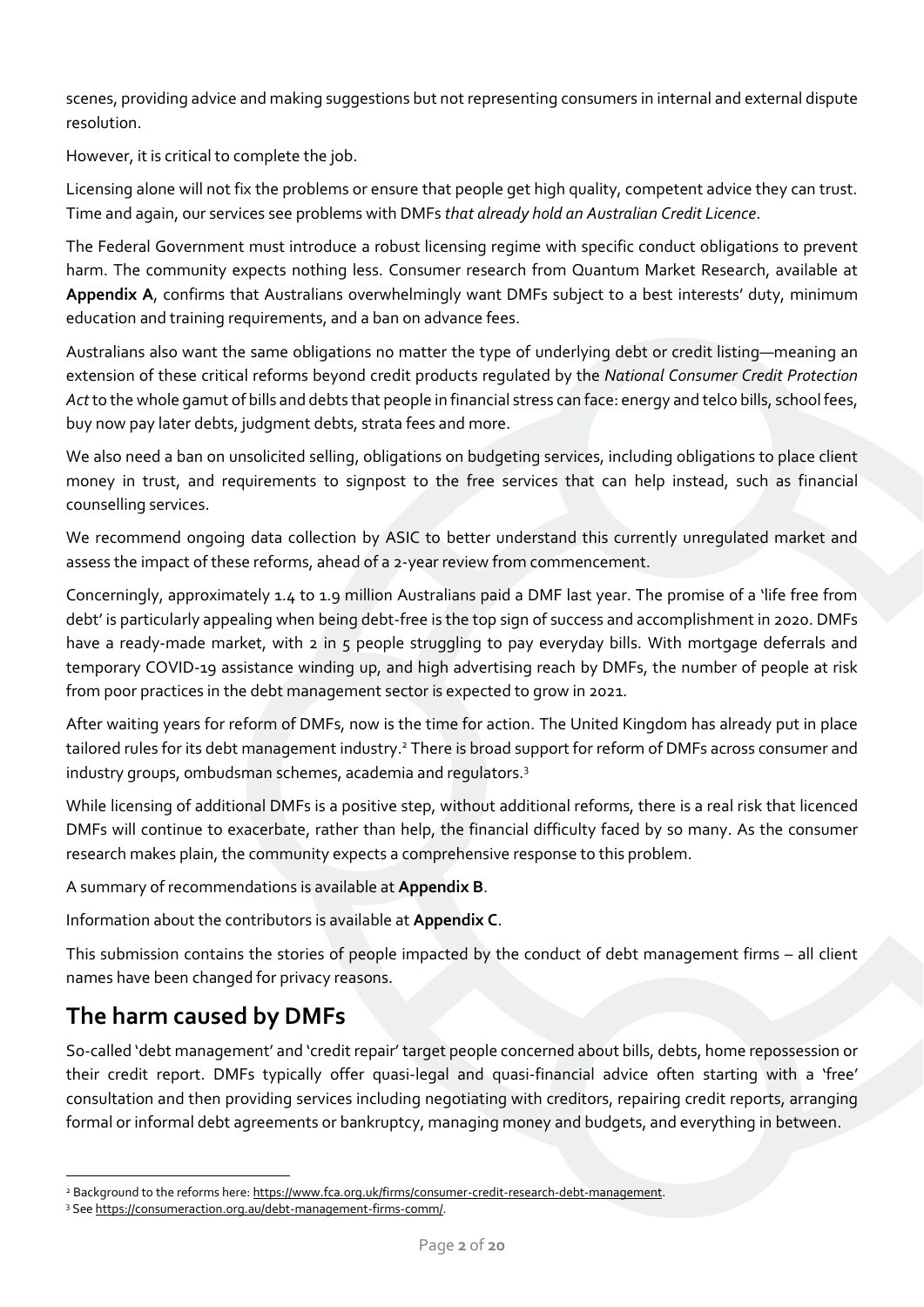While the promises made by DMFs can be initially appealing to people in financial difficulty, the reality is very different. Our casework, ASIC Report 4654 and academic research5 reveal many problems that appear to be common across debt management services, including:

- bad advice that can leave people worse off when firms recommend a debt option that results in a financial benefit to the firm but is not in the person's best interests, or fails to take a holistic approach to the debt problems;
- unfair, predatory and unconscionable conduct;
- mis-selling services based on misleading representations about the nature and effectiveness of the service;
- clever, aggressive and sometimes misleading advertising, which overstates the benefits and understates the consequences of certain debt options;<sup>6</sup>
- no barriers to entry or professional requirements, meaning these firms can employ unqualified and unsuitable staff to provide quasi-legal and quasi-financial advice;
- high, hidden, upfront and non-refundable fees for services of little value;
- conflicted remuneration;
- failure to inform clients of the free options that can assist, such as creditor's hardship programs, ombudsman schemes and financial counselling available through the National Debt Helpline; and
- lack of access to justice for aggrieved clients, with no requirements for internal or external dispute resolution and few practical remedies.

# **Overall position**

We support the draft Regulations and want to see this reform progressed as a matter of urgency.

In particular, we support the definitions of debt management assistance and credit reporting assistance that capture firms acting behind the scenes, giving advice and making suggestions but not necessarily acting as the consumer's authorised representative in internal or external dispute resolution.

# **Licensing alone is not enough**

We strongly support the mandatory licensing of all DMFs. However, licensing alone is not enough. Without specific conduct obligations, the proposed reforms will not ensure that people get advice they can trust on how to resolve debt and money problems.

The proposed reforms will require firms to meet the general conduct obligations of a credit licensee, including that a firm must act 'efficiently, honestly, and fairly' and maintain membership of the Australian Financial Complaints Authority (**AFCA**). This will improve access to justice but will not stop the harm for a number of reasons:

• unlike specific conduct obligations, an Australian Credit Licence does not tell firms how to act, or how to perform debt management services well;

<sup>4</sup> ASIC, *Report 465: Paying to get out of debt or clear your record: The promise of debt management firms*, January 2016, available at: [http://asic.gov.au/regulatory-resources/find-a-document/reports/rep-465-paying-to-get-out-of-debt-or-clear-your-record-the-promise-of-debt](http://asic.gov.au/regulatory-resources/find-a-document/reports/rep-465-paying-to-get-out-of-debt-or-clear-your-record-the-promise-of-debt-management-firms/)[management-firms/.](http://asic.gov.au/regulatory-resources/find-a-document/reports/rep-465-paying-to-get-out-of-debt-or-clear-your-record-the-promise-of-debt-management-firms/)

<sup>5</sup> Chen, O'Brien and Ramsay, 'An Evaluation of Debt Agreements in Australia' (2018) 44(1) *Monash University Law Review*; Ali, O'Brien and Ramsay, 'A Quick Fix? Credit Repair in Australia (2015) 43(3) *Australian Business Law*.

<sup>6</sup> Consumer Action Law Centre, *Fresh start or false hope? A look at the website advertising claims of Debt Agreement administrators*, April 2013, available at[: https://consumeraction.org.au/wp-content/uploads/2013/05/Fresh-start-or-false-hope-April-2013.pdf;](https://consumeraction.org.au/wp-content/uploads/2013/05/Fresh-start-or-false-hope-April-2013.pdf) See also:

[https://asic.gov.au/about-asic/news-centre/find-a-media-release/2018-releases/18-148mr-fox-symes-pays-37-800-for-misleading-advertising/.](https://asic.gov.au/about-asic/news-centre/find-a-media-release/2018-releases/18-148mr-fox-symes-pays-37-800-for-misleading-advertising/)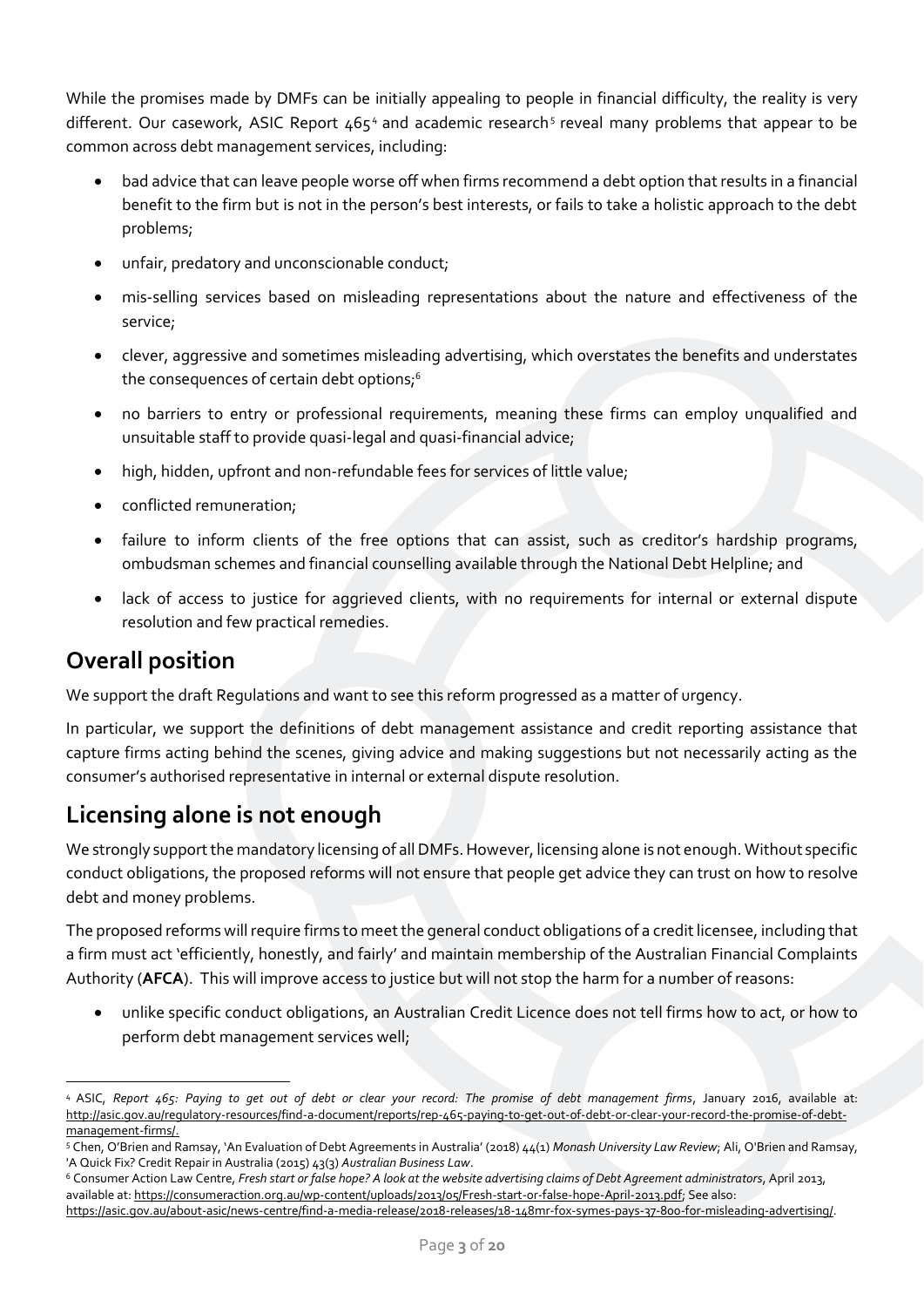- there is a huge gap between what the advertising and early sales interactions promise, and what is actually set out in contracts and in writing. This gap is not understood by consumers—allowing firms to promise the world and deliver very little;
- the existing consumer law protections do not go far enough, or present a very high bar in the case of unconscionable conduct, and it can be hard to make out these claims at AFCA and in courts;<sup>7</sup>
- behavioural science has found that in moments of financial stress, our cognitive bandwidth can be impaired, rendering disclosure obligations entirely ineffective;
- regulators are resource-constrained and cannot monitor every provider effectively, which is of concern given the widespread problems across this industry—it is not simply a few bad apples;
- even when enforcement action is taken by ASIC for breaches of the consumer law, our services continue to see problems with the very same companies.

We know that a licence alone will not stop the harm because some debt management firms already hold an Australian Credit Licence because they provide debt consolidation loans or refinance, or a Debt Agreement Administrator registration, or are voluntary members of AFCA and yet consumers continue to report problems with their services and remedies at AFCA.

Many people contact our advice services about DMFs with either one or both of an Australian Credit Licence and Debt Agreement Administrator Registration, including Debt Fix, MyBudget and Credit Repair Australia. Fox Symes, for example, markets itself as 'Australia's largest provider of debt solutions' and claims to help 100,000 Australians each year. <sup>8</sup> Fox Symes holds both an Australian Credit Licence from ASIC and Debt Agreement Administrator Registration from the Australian Financial Security Authority (**AFSA**). <sup>9</sup> Despite these licences, a recent determination from AFCA against Fox Symes found that:

The financial firm misled the complainant about her options for dealing with her debts when it told her that:

- she could only stop interest accruing on her debts by declaring bankruptcy or entering the agreement;
- she had two options to deal with her debts: to declare bankruptcy or enter the agreement;
- if she applied for hardship assistance, her creditors would not grant her repayment moratoria but would instead require her to continue making some repayments; and
- hardship assistance from her main creditor was unlikely to last longer than a fortnight.<sup>10</sup>

The financial firm failed to ensure that the complainant understood the fees payable under the agreement. The financial firm also misled the complainant when it said that she would only pay back 61 cents in the dollar on her debts, when her total payments under the agreement were approximately 96 cents in the dollar.<sup>11</sup>

Consumers commonly report these types of misrepresentations by various DMFs to our services. ASIC found similar problems in its 2016 report.<sup>12</sup>

<sup>7</sup> [https://consumeraction.org.au/federal-court-finds-multiple-breaches-of-australian-consumer-law-in-relation-to-credit-repair-but-not-debt](https://consumeraction.org.au/federal-court-finds-multiple-breaches-of-australian-consumer-law-in-relation-to-credit-repair-but-not-debt-management/)[management/.](https://consumeraction.org.au/federal-court-finds-multiple-breaches-of-australian-consumer-law-in-relation-to-credit-repair-but-not-debt-management/)

<sup>8</sup> [https://www.foxsymes.com.au/,](https://www.foxsymes.com.au/) accessed 9 February 2021.

<sup>9</sup> Fox Symes & Associates Pty Ltd ACN 091 225 357 Australian Credit Licence Number 393280; Fox Symes Debt Relief Services Pty Ltd ACN 091 721 845 Registered Debt Agreement Administrator No 1153.

<sup>1</sup>º Case No 661320: https://serviceo2.afca.org.au/CaseFiles/FOSSIC/661320.pdf, accessed 9 February 2021, p1-2.

<sup>11</sup> Ibid

<sup>12</sup> ASIC REP465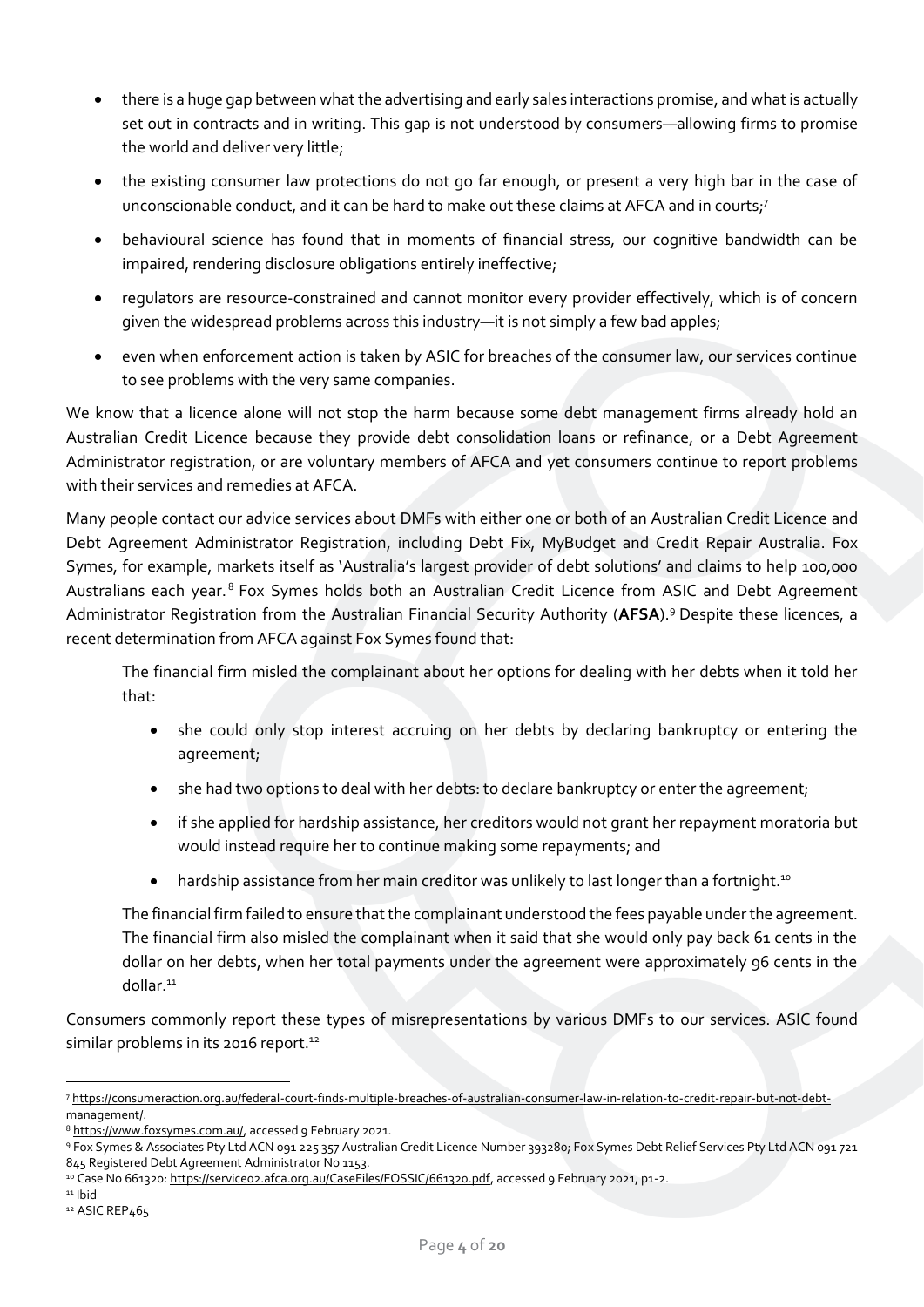While compensation was ultimately payable to the complainant, some of the consequences of bad quality or misleading advice on debt options cannot be undone, even when a consumer is successful at AFCA. For example, the National Personal Insolvency Index will carry a debt agreement listing for years after its completion, which will also be listed on credit reports, impacting a person's ability to obtain credit in future. AFCA will not hear complaints purely about the size of fees, which is a common cause of concern for customers of DMFs. Similarly, options that may have been available at the time of seeking help from the DMF can disappear by the time of the dispute, when the small amount of funds that might have been used to skilfully negotiate full and final settlements are misapplied on the advice of a DMF.

Below we make recommendations on tailored obligations, beyond mere licensing, that would prevent harm. This is consistent with recommendations of leading academics on reforming credit repair: that Australia should implement a hybrid model of a rule-based regime with licensing.<sup>13</sup> The most critical additions are a best interests' duty, a ban on upfront fees, and a ban on the use of caveats.

#### **Karen's story**

Karen was casually employed on a low income and had a range of listings on her credit record. She also saw an advertisement online by the same firm Georgia used and paid it \$800, in return for which it claimed it could remove the defaults.

Several months later, only one of the several defaults had been removed, at which point Karen came to WEstjustice. We established there was not a legal basis on which the debts could have been removed from her credit report—there were no instructions or evidence to suggest the requirements of the *Privacy Act* or the *Privacy Credit Reporting Code* had been breached in relation to any of the other listings. Accordingly, we believe the firm had engaged in misleading or deceptive conduct when it represented it could remove the listings for a fee.

We had some success arguing on compassionate (rather than legal, per se) grounds for the other listed debts, but were only able to attend a partial refund from the credit repair firm for Karen, who did not want to take the matter further. While the ACL can offer some remedies and solutions in these cases, prescriptive requirements as to conduct under the regulations would confirm the actual expectations as to what these firms can claim to offer.

#### **Case study provided by WEstjustice**

#### **John's story**

Financial Rights provided legal assistance to John in his dispute against MyBudget. John sought MyBudget's help to pay off his credit cards. He paid a total of almost \$11,000 in fees to MyBudget over a period of four and a half years.

At the time of entering the MyBudget contract, John was working in a supported employment position on account of his disability. John has an intellectual disability as well as severe mental illness. When Financial Rights reviewed John's documents, it alleged that MyBudget:

- prepared a budget for John that was unaffordable from the beginning because it relied on an incorrect income amount;
- provided no meaningful advice;
- failed to review his budget when his financial circumstances drastically changed (he lost his job and got a redundancy payout);
- failed to negotiate with his creditors;

<sup>13</sup> Ali, O'Brien and Ramsay, *A quick fix? Credit Repair in Australia* (2015) 43 ABLR 179, 204, also available at: [https://financialrights.org.au/wp](https://financialrights.org.au/wp-content/uploads/2015/06/Ali-OBrien-Ramsay-Credit-repair-in-Australia.pdf)[content/uploads/2015/06/Ali-OBrien-Ramsay-Credit-repair-in-Australia.pdf.](https://financialrights.org.au/wp-content/uploads/2015/06/Ali-OBrien-Ramsay-Credit-repair-in-Australia.pdf)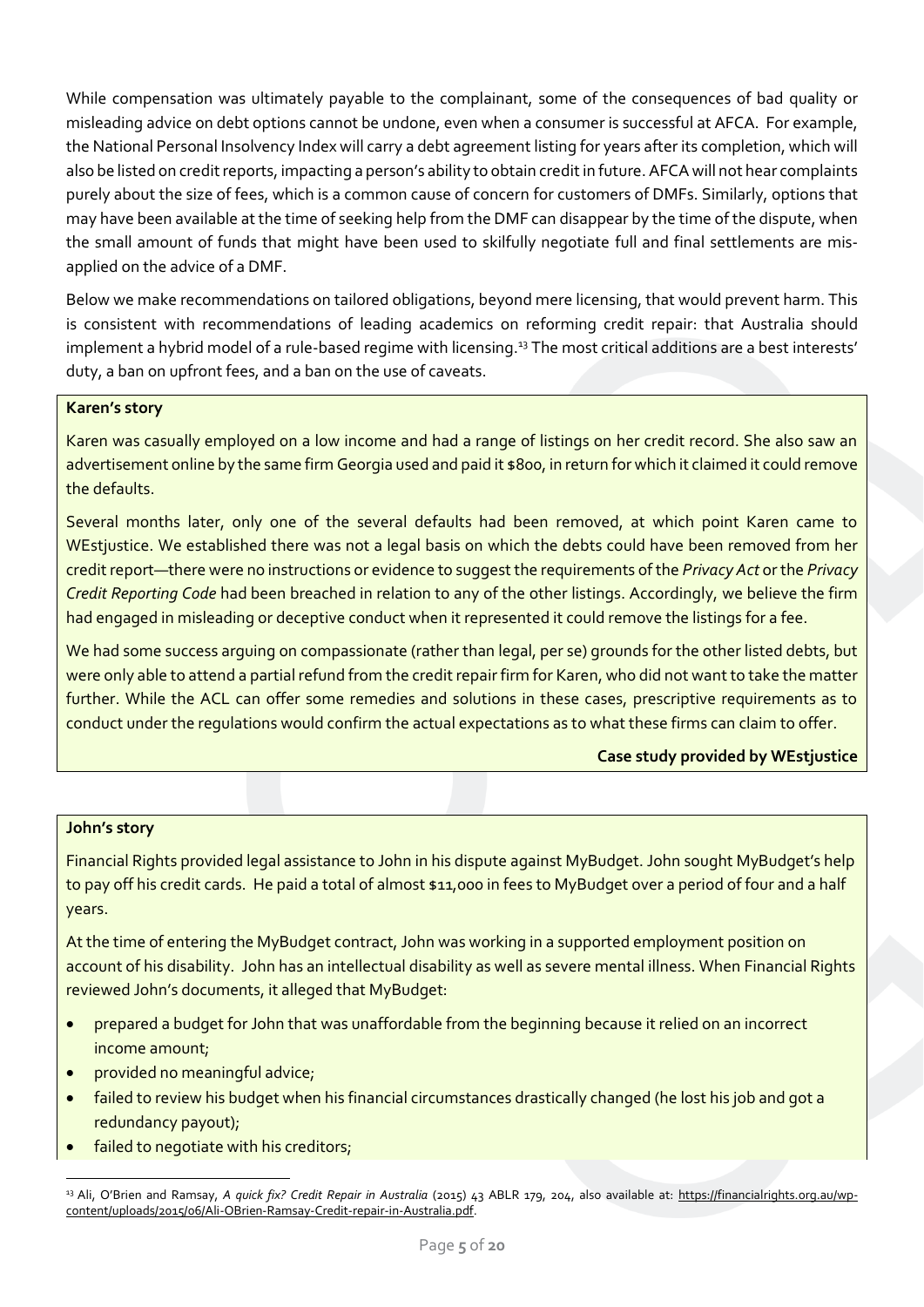- prioritised payment of its own fees;
- did not cancel his junk consumer credit insurance; and
- continued to pay minimum repayments on his credit cards rather than negotiate lump sum full and final settlement offers using his redundancy payment.

John's debt actually increased over the period he was receiving personal budgeting services from My Budget.

With assistance from his social worker and local Financial Counsellor (both free to him), John eventually cancelled his MyBudget contract, obtained debt reductions and hardship variations on his debts, as well as getting pensioner rates for utilities and found an alternate source of income, which assisted his financial situation enormously. None of these steps were attempted by My Budget.

With help from a Financial Counsellor and Solicitor at Financial Rights, disputes were raised with MyBudget's IDR section and later AFCA, alleging that MyBudget: failed to provide the benefits to John in accordance with the terms of the contract; breached the quarantees as to quality of services under the Australian Consumer Law; engaged in misleading and deceptive conduct; and failed to provide regular account statements. A refund of the fees paid to MyBudget was sought.

John supplied AFCA with evidence from a psychiatrist and psychologist that post-dated his entering the MyBudget contract. The psychiatrist found that John suffered from, among other things, schizoid personality disorder which he had from birth. This severely impacts John's communication skills and academic abilities. John was found to be in the extremely low range and it was noted his conditions are permanent and untreatable.

Nevertheless, AFCA decided that John had not shown he was at special disadvantage at the time he entered into the contract as the evidence was obtained after the contract was entered into (although John had suffered from the condition from birth). AFCA also found that John had provided specific instructions to MyBudget in respect of his finances. This was based on MyBudget's notes. Throughout the dispute, MyBudget refused to supply the recordings of its dealings with John which, we believe, was crucial evidence as to John's understanding of MyBudget's service. AFCA did not require MyBudget to produce the recordings.

In its initial recommendation, AFCA recommended that a portion of the fees taken by MyBudget be refunded to John. Because of his disabilities and mental illness, John found the IDR and AFCA process very difficult. Finding his participation in the dispute a harrowing process, John accepted AFCA's initial recommendation rather than continue the dispute.

#### **Case study provided by Financial Rights Legal Centre (Class No S189089)**

### **Best interests' duty**

A best interest's duty must be introduced for all DMFs immediately to meet community expectations and ensure that people seeking advice following mortgage deferrals and struggling with the impacts of Covid-19 get advice that helps them—not just the DMF's bottom line.

#### **Problems that a best interests' duty can fix**

People struggling with money and debt problems have a number of options that may be available depending on their individual circumstances. These can include hardship and repayment arrangements, debt waivers, 'do not contact' letters and judgment proof options, and insolvency options such as bankruptcy and debt agreements, or legal claims relating to the underlying debt where the lender has breached the credit laws. Financial counsellors and community lawyers can provide impartial, competent advice on these options, and assist and empower people to choose the best option.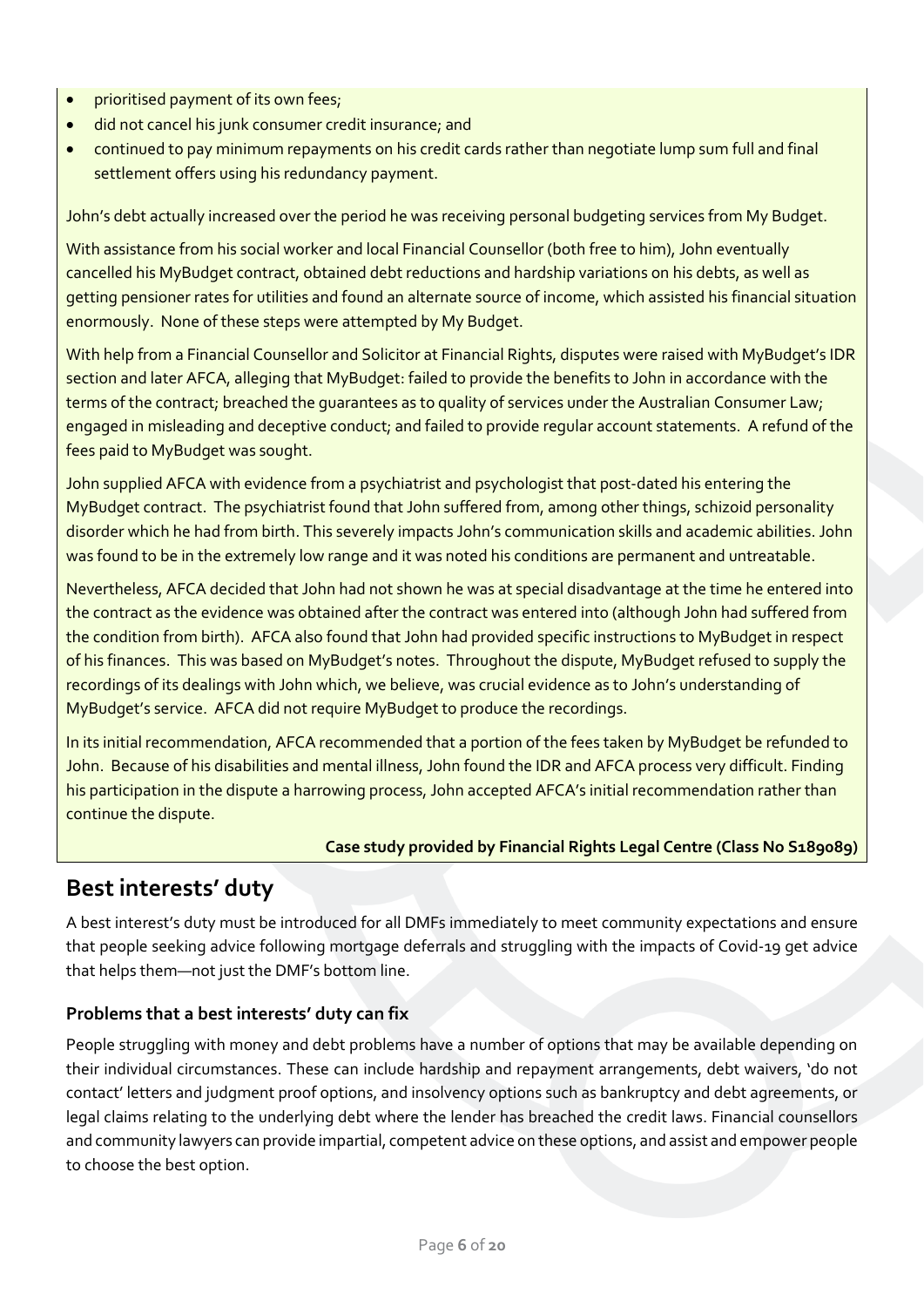It is essential that people in financial difficulty can trust their advisors. People are often at their most desperate when they seek advice from a debt management firm. They may be facing home repossession proceedings, bankruptcy, or other enforcement action by creditors, or have been refused credit due to listings on their credit report. The UK Financial Conduct Authority found that people are unlikely to shop around for debt management services and once the firm offers the prospect of help, people are susceptible to influence or make choices that are not in their best interest.<sup>14</sup>

Unfortunately, time and again, we see conflicted or poor-quality advice from DMFs in Australia:

- recommending the options that the firm itself delivers in-house but ignoring or downplaying options that the firm doesn't deliver in-house;
- recommending the option from which the DMF will earn larger fees—such as recommending a Part IX debt agreement instead of negotiating hardship arrangements;
- failing to inform customers of all the relevant options, particularly options like requesting no more contact, 'judgment-proof' options (for people with no assets and low income), and debt waivers; or
- failing to consider the pros and cons of each option and whether it meets the consumer's needs and individual circumstances.

These issues can be seen in through our casework, ASIC Report 465, and in AFCA Determination 661320 against a firm that holds an Australian Credit Licence and a Debt Agreement Registration. <sup>15</sup> Excerpts from the determination at pages 10-12 below show some of the misleading statements made by the DMF's consultant (based on call recording transcripts) and the true position, as found by AFCA:

| <b>Date</b>        | <b>Representation</b>                                                                                                                                                                                                                                                                            | <b>True position</b>                                                                                                                       |
|--------------------|--------------------------------------------------------------------------------------------------------------------------------------------------------------------------------------------------------------------------------------------------------------------------------------------------|--------------------------------------------------------------------------------------------------------------------------------------------|
| 23 January<br>2017 | That the complainant had two options<br>for satisfactorily resolving her debts -<br>bankruptcy or a debt agreement.<br><b>Consultant</b> – "So right now you've got<br>two options - you can either consider<br>bankruptcy, walk away, give yourself a<br>fresh start. Or if you morally want to | The complainant had the option to<br>negotiate directly with creditors for interest<br>freezes, repayment holidays and debt<br>reductions. |
|                    | repay your debts, you can consider a<br>debt agreement. It really just comes<br>down to where you mentally and<br>emotionally are, as to whether you can<br>deal with a payment plan."                                                                                                           |                                                                                                                                            |

<sup>14</sup> Financial Conduct Authority*, Quality of Debt Management Advice*, June 2015, available at: [https://www.fca.org.uk/publication/thematic](https://www.fca.org.uk/publication/thematic-reviews/tr15-08.pdf)[reviews/tr15-08.pdf.](https://www.fca.org.uk/publication/thematic-reviews/tr15-08.pdf)

<sup>15</sup> AFCA Determination, Case Number 661320, 9 June 2020, p11-12[: https://service02.afca.org.au/CaseFiles/FOSSIC/661320.pdf.](https://service02.afca.org.au/CaseFiles/FOSSIC/661320.pdf)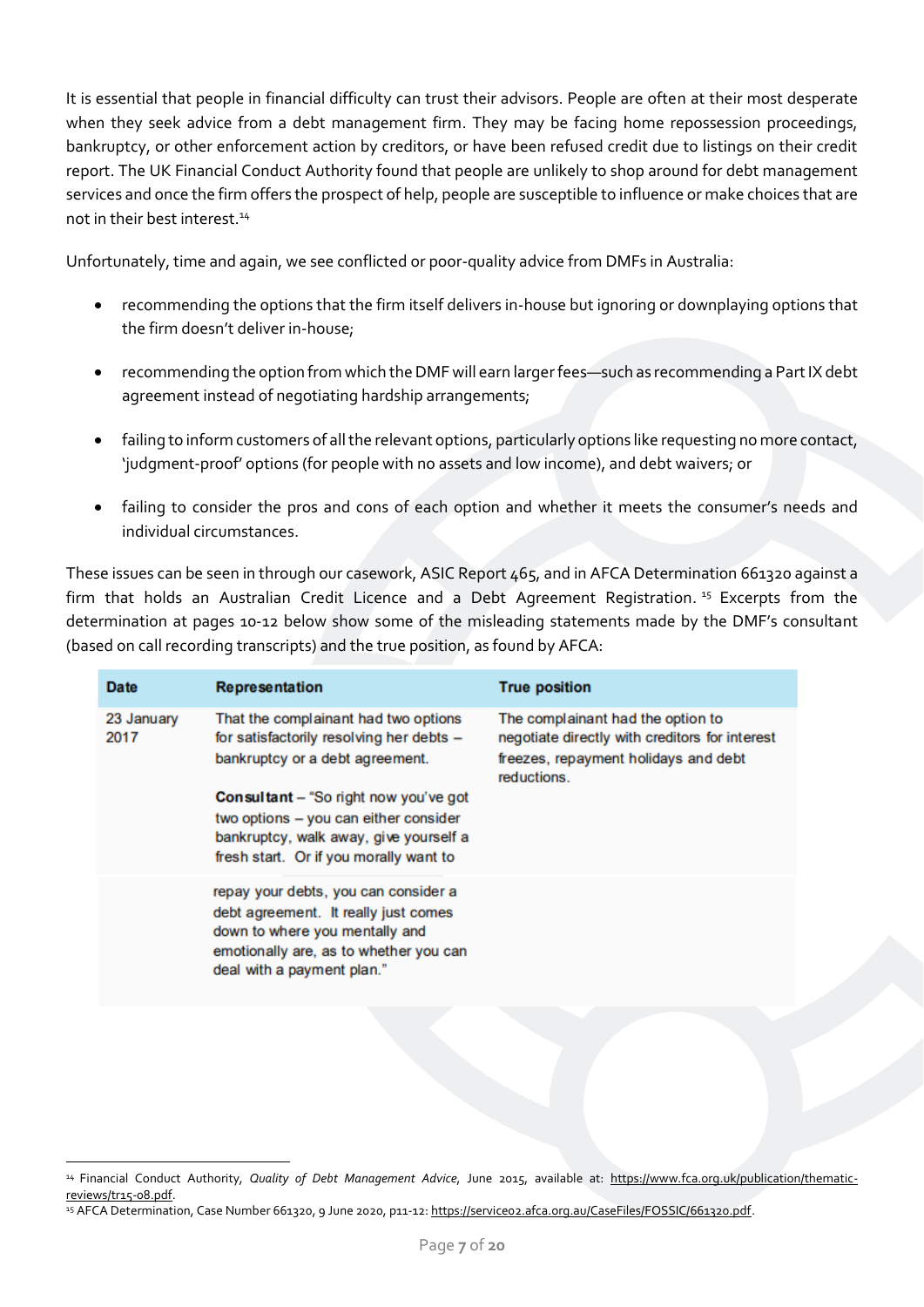| 24 January<br>2017 | That the complainant's main creditor<br>would not agree to a repayment<br>moratorium if the complainant sought<br>one whilst she looked for a new<br>flatmate after evicting her previous<br>violent flatmate.<br>Consultant - "I can go in and apply for<br>financial hardship  but that means I<br>need payments from you to go and<br>start paying your debts I can maybe<br>squeeze it out for two weeks But<br>they're not going to say we need no<br>more repayments for a month or two<br>months. It doesn't work like that." | The complainant could have sought a<br>repayment moratorium due to her short-<br>term hardship caused by her personal<br>circumstances. The creditor may have<br>agreed.                                                                                                                                                                                                                        |
|--------------------|--------------------------------------------------------------------------------------------------------------------------------------------------------------------------------------------------------------------------------------------------------------------------------------------------------------------------------------------------------------------------------------------------------------------------------------------------------------------------------------------------------------------------------------|-------------------------------------------------------------------------------------------------------------------------------------------------------------------------------------------------------------------------------------------------------------------------------------------------------------------------------------------------------------------------------------------------|
| 17 August<br>2017  | <b>Consultant</b> - "The only way to stop<br>interest on your debts is in two avenues<br>- by applying for a debt agreement and<br>waiting for it to get approved, or<br>bankruptcy, okay?"                                                                                                                                                                                                                                                                                                                                          | The complainant could have asked her<br>creditors for an interest freeze.<br>Given that the complainant's two largest<br>debts were a Centrelink debt and a shortfall<br>debt from sale of a secured asset which<br>she surrendered, it is possible the<br>complainant could have entered interest-<br>Centrelink has a standing policy that it does<br>not charge interest on repayment plans. |

### **A best interests' duty applies to other credit licensees**

A best interests' duty already applies to financial advisors, mortgage brokers and is in the process of being extended to other finance brokers. Applying a best interests' duty to DMFs is consistent with the Federal Government's extension of the duty to mortgage brokers and other finance brokers, which is 'intended to improve outcomes for consumers.'<sup>16</sup>

Like credit assistance providers, DMFs should be able to weigh up the variety of options people have with debts and make recommendations in the customer's best interests. Indeed, this is what DMF customers expect. It would be a simple drafting exercise to apply the existing requirements to debt management assistance' and 'credit reporting assistance', as the proposed new forms of prescribed credit activity.

A best interests' requirement has already been usefully applied to debt management firms in the United Kingdom. Section 138G of the *Financial Services and Markets Act 2000* (the **FSMA**) confers power on the Financial Conduct Authority (**FCA**) to make binding rules. The rules in relation to debt advice include that:

A firm must ensure that: (1) all advice given and action taken by the firm or its agent or its appointed representative: (a) has regard to the best interests of the customer; (b) is appropriate to the individual circumstances of the customer; and (c) is based on a sufficiently full assessment of the financial circumstances of the customer.<sup>17</sup>

<sup>16</sup> National Consumer Credit Protection Amendment (Supporting Economic Recovery) Bill 2020, Explanatory Material, para 1.27: [https://treasury.gov.au/sites/default/files/2020-11/c2020-124502\\_explanatorymaterialsforbill.pdf.](https://treasury.gov.au/sites/default/files/2020-11/c2020-124502_explanatorymaterialsforbill.pdf)<br><sup>17</sup> Financial Conduct Authority, Consumer Credit Sourcebook, CON

<sup>&</sup>lt;sup>17</sup> Financial Conduct Authority, Consumer Credit Sourcebook, CON C 8: Debt Advice, Rule 8.3.2: [https://www.handbook.fca.org.uk/handbook/CONC.pdf.](https://www.handbook.fca.org.uk/handbook/CONC.pdf)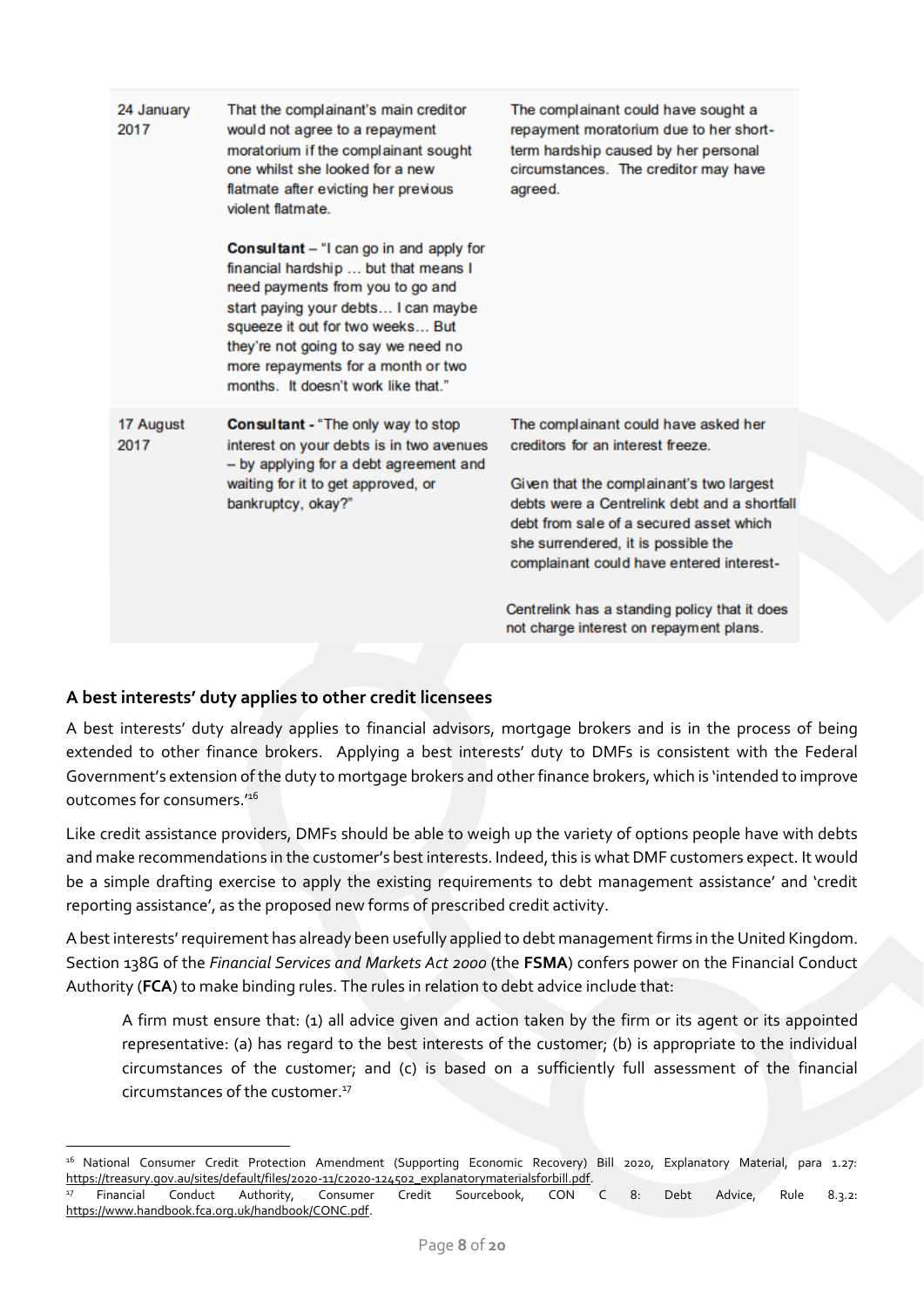These requirements enabled theUK Financial Conduct Authority (after taking over responsibility for DMFs in 2014) to undertake useful reviews of the quality of advice in the debt management industry in 2015<sup>18</sup> and take action with underperforming firms to improve firms' practice and outcomes for consumers. The follow-up market review in 2019 found that, although some problems remained:

The culture in most commercial firms was now more focused on customer outcomes, acting in customers' best interests in the provision of advice and managing customer risks from within firms' businesses.<sup>19</sup>

### **Australians want a best interests' duty**

Unsurprisingly, people are shocked when they discover the lack of rules and obligations on firms providing debt management services. People overwhelmingly support a best interests' duty being introduced for debt management firms. Consumer research found that 82% of people agreed with that DMFs should act in the customer's best interests: 20



Q514. To what extent do you agree or disagree with the following statements about companies that charge money for advice or services to help people deal with debt problems or repair credit reports? (Scale of 1-6)

Support was even stronger for the UK requirements, with 92% of people responding that it was important or extremely important that the Federal Government introduce similar consumer protections to the UK requirement, where DMF advice and services must be in the customer's best interests but also tailored to their individual circumstances and based on a full assessment of their financial position: $^{21}$ 

Perceived importance of UK-style consumer protections for the debt management industry in Australia

Base: All respondents, n=2.005

In the United Kingdom, a company providing debt advice or services must make sure the advice it gives to people is: a) in their best interests; b) appropriate to their individual circumstances; and c) based on a full assessment of their financial circumstances. These protections do not currently apply in Australia. How important do you feel it is for similar consumer protections to apply in Australia?



- Once Australians are aware that there are no consumer protections in place for companies providing debt management advice, as many as 92% feel that it is important for protections (similar to those in the UK) to apply here in Australia.
- Those with a lower household income (<\$50K) are more likely to feel that these protections are extremely important (68%).

Clearly, any licensing regime without a best interests' duty will fall well short of community expectations.

<sup>&</sup>lt;sup>18</sup> Financial Conduct Authority, *TR15/8: Quality of debt management advice*, 25 June 2015, [https://www.fca.org.uk/publication/thematic](https://www.fca.org.uk/publication/thematic-reviews/tr15-08.pdf)[reviews/tr15-08.pdf.](https://www.fca.org.uk/publication/thematic-reviews/tr15-08.pdf)

<sup>19</sup> Financial Conduct Authority, *TR19/1: Debt management sector thematic review*, 15 March 2019: [https://www.fca.org.uk/publications/thematic](https://www.fca.org.uk/publications/thematic-reviews/tr19-1-debt-management-sector-thematic-review)[reviews/tr19-1-debt-management-sector-thematic-review.](https://www.fca.org.uk/publications/thematic-reviews/tr19-1-debt-management-sector-thematic-review)

<sup>&</sup>lt;sup>20</sup> See page 16 of Appendix A.

<sup>21</sup> See page 15 of Appendix A.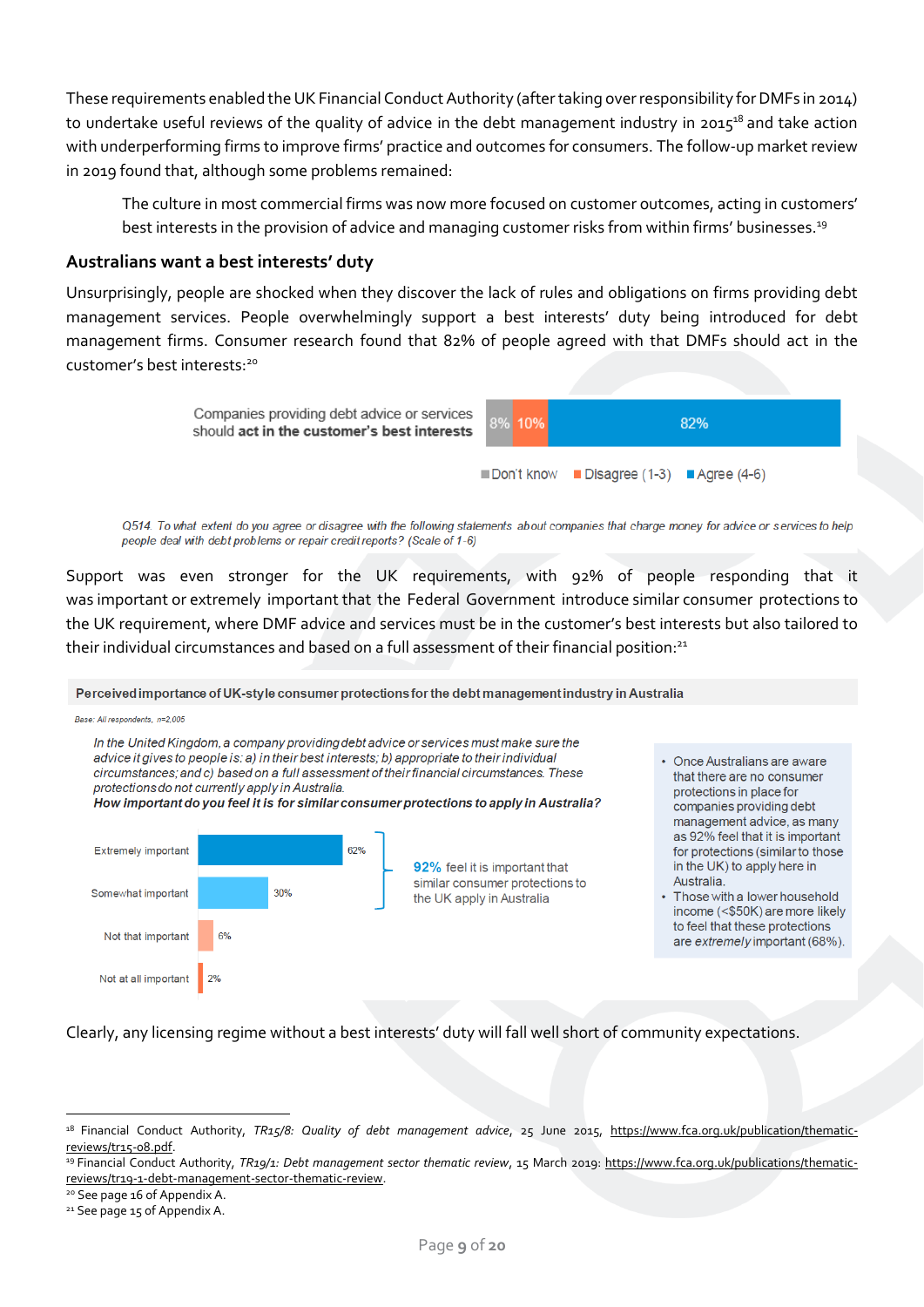<span id="page-9-0"></span>**RECOMMENDATION 1.** Introduce a requirement that all action and advice by DMFs be in the customer's best interests, appropriate to their individual circumstances, and based on a sufficiently full assessment of their financial circumstances.

# **Advance fees**

A recurrent problem with DMFs is the use of high upfront or advance fees before services are provided. These fees, often thousands of dollars, exacerbate rather than help people in financial hardship. They create perverse incentives for the firm, which does not need to do any further work—a common complaint about credit repair firms. Upfront fees get in the way of shopping around for another firm. High upfront fees also get in the way of paying creditors.

We routinely hear from people who paid upfront fees after hard-sell tactics by DMFs, particularly for credit repair. This includes people signed up on the phone, while driving or tending to their children, without the paperwork before them. Many people report trying to get a refund almost immediately, after realising they were pressured into a service they don't want or that is too expensive, but the firm refuses, even when no work has been done. These problems will remain even after licensing. In most cases AFCA does not hear disputes about fees.

There is strong support for a ban on advance fees before delivering useful services. Consumer research found that Australians also want this practice stamped out, with 76% of respondents agreeing with the statement that:<sup>22</sup>



Q514. To what extent do you agree or disagree with the following statements about companies that charge money for advice or services to help people deal with debt problems or repair credit reports? (Scale of 1-6)

The United States has already banned upfront fees for credit repair firms. The *Credit Repair Organization Act* makes it illegal for credit repair companies to lie about what they can do for consumers, and to charge consumers before the firm has performed the service.<sup>23</sup>

A ban on upfront fees would stop the fees-for-no-service rip-offs, incentivise timely services that actually help, and prevent additional financial stress on people already struggling to make ends meet.

<span id="page-9-1"></span>**RECOMMENDATION 2.** Ban upfront fees.

# **Caveats**

We have also seen some debt management firms lodge caveats over a person's home to secure payment of the firm's fees—including for debt management services of little or no value. Sadly, these are homes that will inevitably need to be sold due to the severe financial distress of the owner, despite the firm's promises to avoid repossession and help them keep their home.  The caveat puts the homeowner in an impossible position—pay the firm's fees, or see the sale fall through.

Much like the problems with advance fees, it also creates a perverse incentive for the DMF – once the contract with a caveating clause is signed, there is little incentive to complete the work. Few if any people would understand a caveating clause.

<sup>22</sup> See page 16 of Appendix A.

<sup>23</sup> [https://www.consumer.ftc.gov/articles/0225-credit-repair-scams#Know.](https://www.consumer.ftc.gov/articles/0225-credit-repair-scams#Know)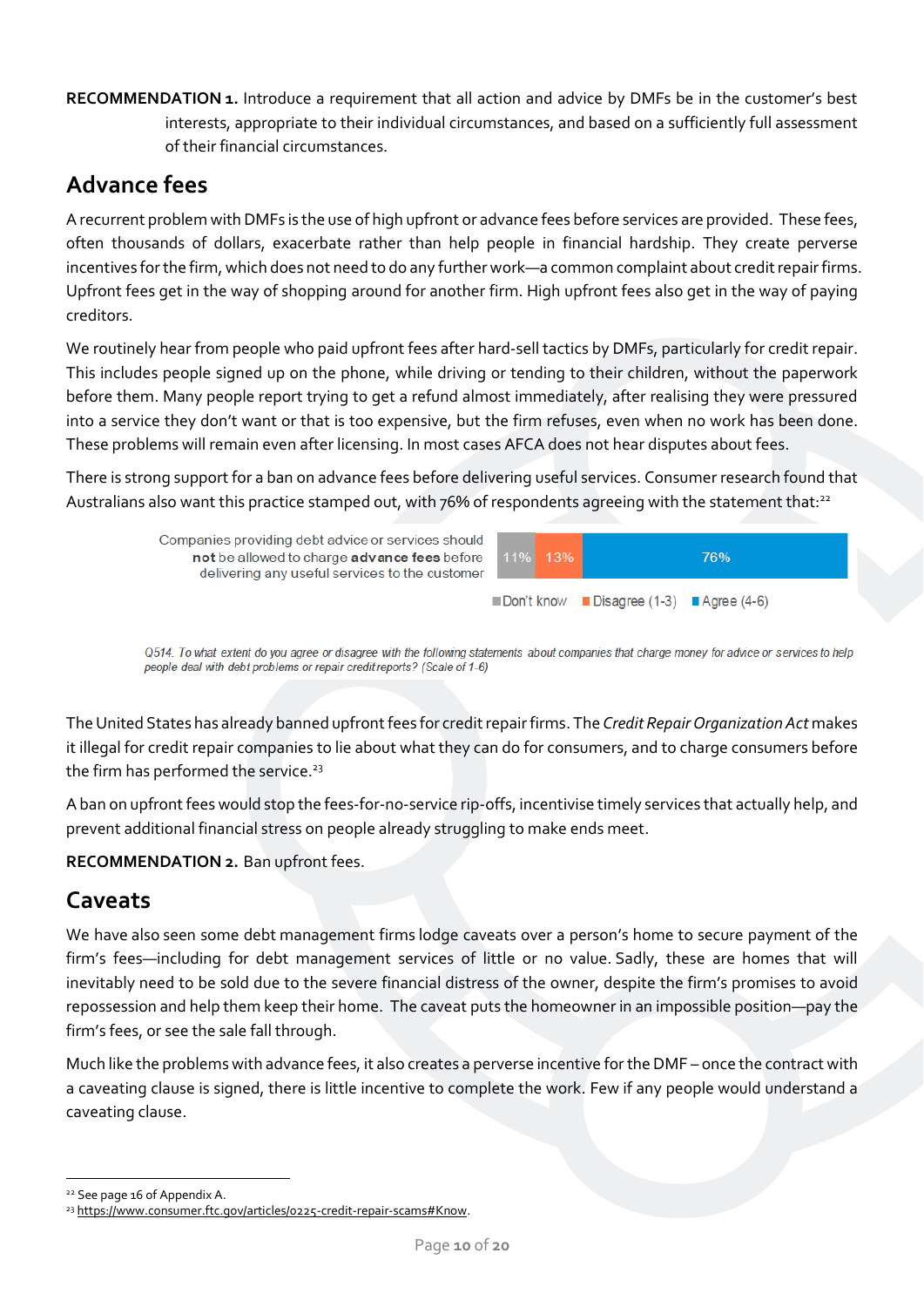It creates additional stress and risks for the consumer when attempting to have the caveat removed. Despite the relative ease of lodging a caveat, it is exceedingly difficult for a homeowner to remove a caveat without the caveator's consent. The process is complex and varies between states and territories. In Victoria, for example, under the *Transfer of Land Act 1958* (**the Land Act**), the homeowner has two options to remove a caveat lodged by a DMF with both involving complex and costly court proceedings. Under section 89A of the Land Act, the homeowner can lodge an application to the Registrar of Titles requiring the caveator to commence proceedings to substantiate the caveator's claim within 30 days. If the caveator fails to substantiate their claim or the proceedings are discontinued, the caveat lapses. Alternatively, the homeowner can commence summary proceedings in the Supreme Court to remove the caveat via section 90(3) of the Land Act. Court proceedings are complex, costly and take time, and require legal representation. This makes them generally unsuitable options for vulnerable, financially stressed homeowners with very few resources.

This practice of using caveats to secure a DMF's own fees is of huge concern to consumer advocates, and to consumers. Between July 2016 to July 2020, Consumer Action received over 75 complaints to its legal practice and financial counselling service referring to one debt management firm alone that is known to use caveating clauses in its contracts.

There is no reason in principle for a DMF to use caveats to secure its fees. A competent firm providing a service that actually helps resolve financial difficulty will have its fees paid in due course. This practice is akin to taking a 'blackmail' security, which is already banned in parts of the credit laws. <sup>24</sup> This practice of using the caveats system to secure the DMFs own fees should be banned, either directly or as a condition of holding a licence.

<span id="page-10-0"></span>**RECOMMENDATION 3.** Ban the use of taking security for the DMF's own fees, either in the Regulations or as a condition of holding a licence.

#### **Chan's story**

Chan arrived in Australia in her adulthood as a refugee, and has limited financial and legal literacy. She fell into severe mortgage hardship after being out of work following an injury, and built up about \$5,000 in mortgage arrears. She first found out that the situation had escalated when she received a letter from a debt management firm telling her lender was taking her to court, before she had even been physically served with any documents. This was followed up by an unsolicited knock at the door by one of the firm's salespeople.

Chan rang the firm's number and, believing they could help stop the bank from moving on her home, completed online documents signing her up for its services. She did not fully understand everything in the contract, which was densely worded, and later discovered that the fees in the contract were higher than what she had been led to expect on the phone.

When she stopped receiving updates from the firm, she approached WEstjustice for assistance with her mortgage matter. We immediately contacted the firm and demanded they cease performing work for Chan and deal directly with us. Instead, they tried to ring her directly a number of times to pressure her to keep using their service. Chan was never provided with an explanation of exactly what work, if any, they had performed for her.

Chan eventually had to sell her house to avoid repossession. However, days before settlement it was discovered that the debt management firm had placed a caveat over her property, and they refused to remove this until the amount they had invoiced was paid in full. Although it is likely that Chan had strong arguments under the ACL about the firm's conduct and the performance of its services, she did not have time for her financial situation to deteriorate and paid what the firm was asking.

<sup>24</sup> Section 50(2) *National Credit Code*.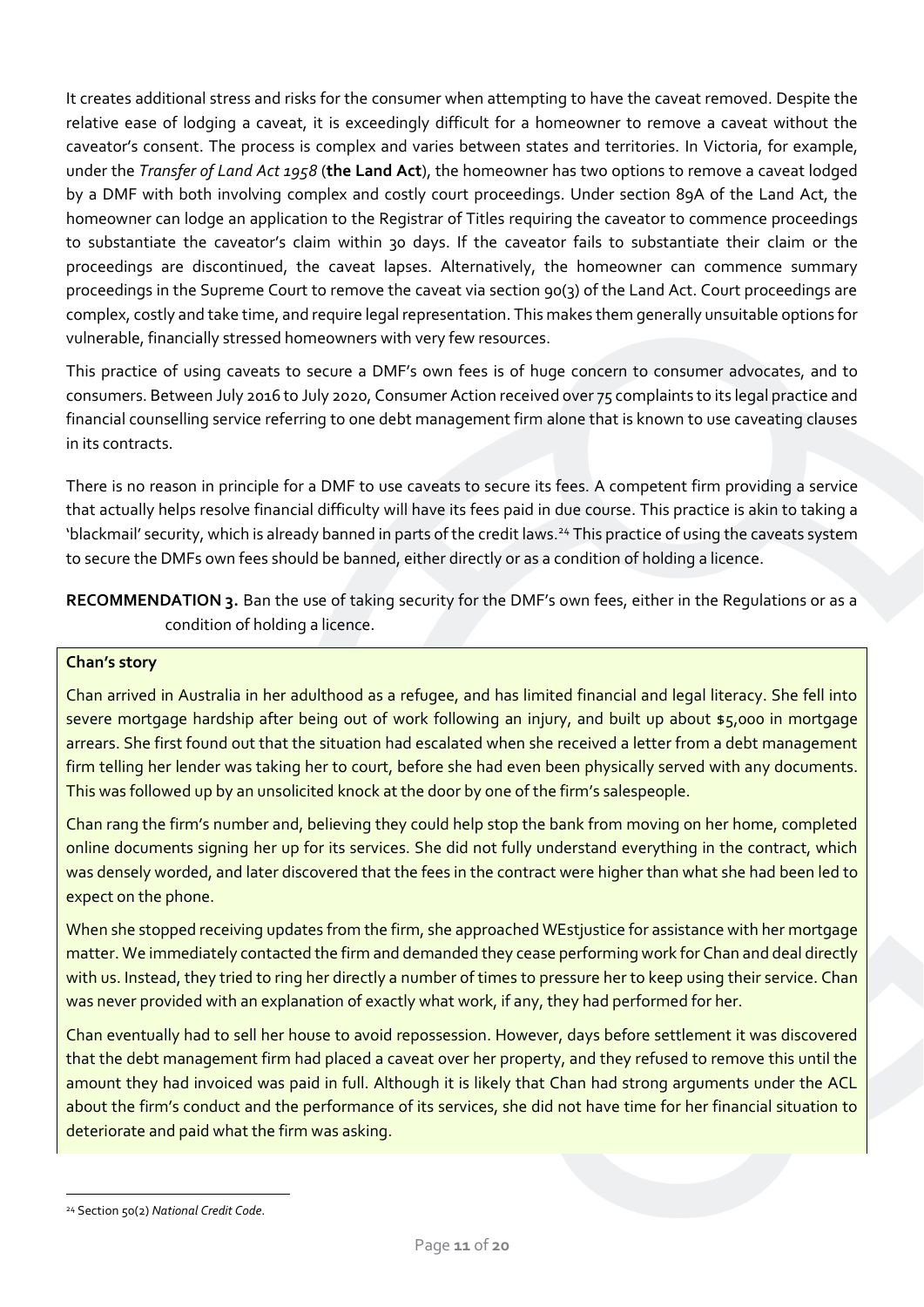Chan described a feeling of being held 'hostage' by the firm's conduct. She says if she had realised the DMF would be given the ability to place a caveat over her home like it did she would have never made an agreement with it. Our concern is that even if these firms are required to be licensed, opportunistic tactics such as allowing for a charge over property in contracts will continue unless expressly outlawed.

**Case study provided by WEstjustice**

# **Advertising and unsolicited selling**

DMFs have proven adept at clever, aggressive, and occasionally misleading advertising and marketing tactics. Too often, the reality falls far short of the promise of a 'life free from debt,' or a 'clean' credit report that will enable access to credit.

Some firms have used Google adwords to grab attention—so that their own DMF turns up in the search results when people search for the 'National Debt Helpline' or 'credit report' online.

Others appear to use court marketing lists to find people defending home repossession proceedings by the lender and then target market to the individual, as Miki's story below demonstrates.

Many consumers are not aware of their existing right to get errors on credit reports fixed for free. This can be done by complaining to the organisation that made the listing (such as the lender, energy retailer or telco), or to the credit reporting bureau, or by lodging a dispute with industry ombudsman schemes—all for free. Too often, people only find out about these free options after paying exorbitant fees to a credit repair agency. This problem has been described with concern by the Energy and Water Ombudsman in Victoria<sup>25</sup> and in NSW.<sup>26</sup>

DMFs have a staggering advertising reach. Research from November 2020 found that 55% of survey respondents had seen an ad for a DMF in the prior 12 months:<sup>27</sup>

Seen or heard any advertising in the past year from debt management companies



^Based on 55.15% among a population of 19,752,086 Australian adults aged 18+ years (Australian Bureau of Statistics) and a margin of error of +/-1.19%<br>Q513. Have you seen or heard any advertising in the past year from comp credit reports?

The advertising is clearly effective, with 8% of Australians paying for debt management or credit repair services in the last year. This represents approximately 1.4 to 1.9 million Australians.

The proposed reforms won't go nearly far enough to tackle these practices or prevent harm and confusion for consumers from DMFs wide advertising reach. Behavioural science shows us that people are highly unlikely to shop around for debt help, and once engaged with a firm, will be susceptible to the salesperson's influence.

<sup>&</sup>lt;sup>25</sup> Cynthia Gebert, Energy and Water Ombudsman Victoria, on ABC RN Law Report from 15:01 onwards: [https://www.abc.net.au/radionational/programs/lawreport/elder-abuse-and-covid19/12939054.](https://www.abc.net.au/radionational/programs/lawreport/elder-abuse-and-covid19/12939054)

<sup>26</sup> [https://www.ewon.com.au/page/media-center/blog/supporting-regulatory-reform-for-debt-management-firms.](https://www.ewon.com.au/page/media-center/blog/supporting-regulatory-reform-for-debt-management-firms)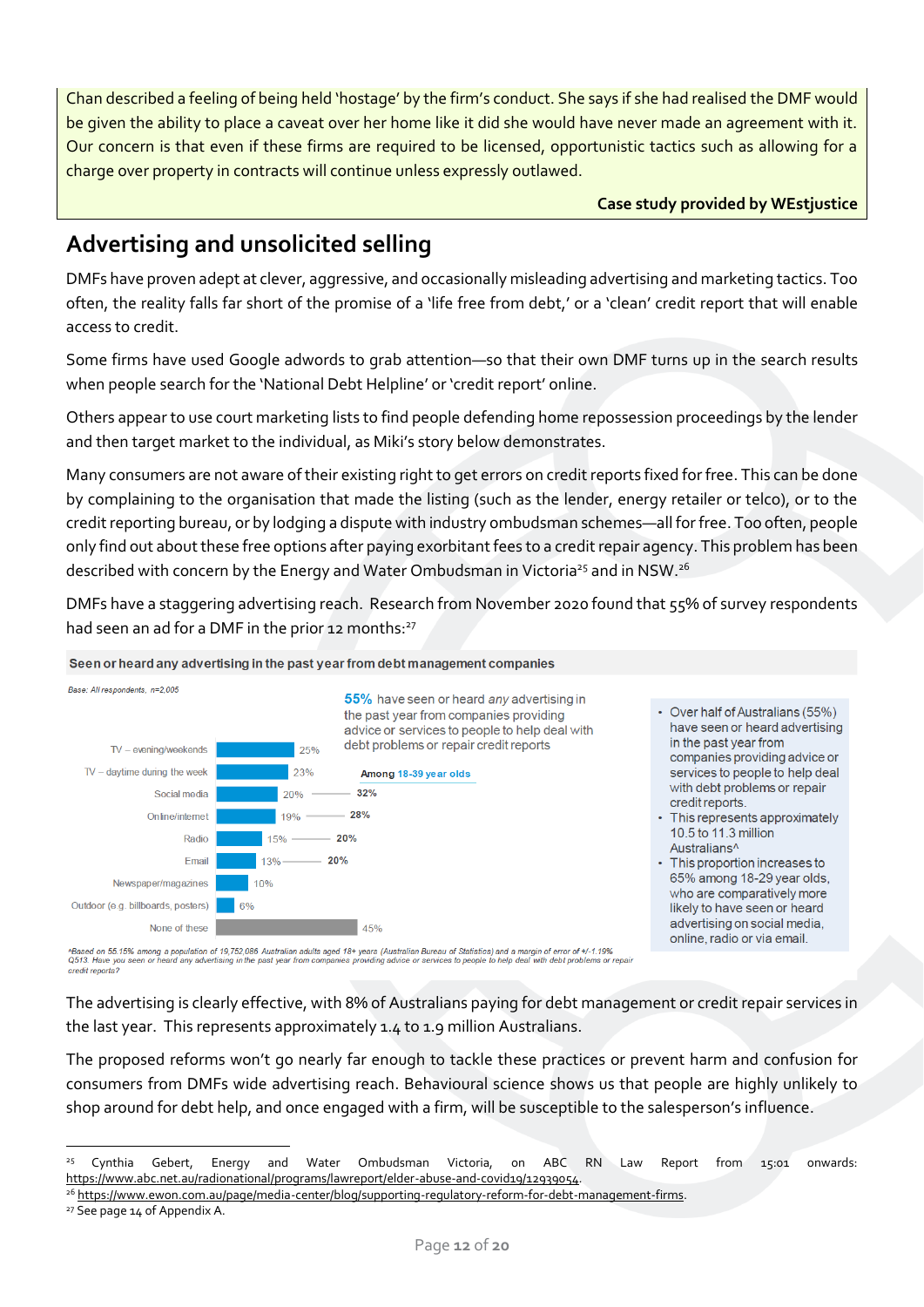Infringement notices for misleading advertising are not a sufficient deterrent—the fines are paltry, and the harm is already done. In an age of in-app and targeted advertising, it is very hard for regulators to even know what and how the firms are representing their services to consumers beyond television and radio ads.

Similarly, including links in contract documents arrive far too late. It is the first, early interactions with a DMF, through its advertising, and the first phone call, that shape a person's understanding of the firm's services. This is where the harm starts, and where it can be prevented.

We recommend:

- **Requirements to meaningfully signpost to free services**: In the United Kingdom, DMFs must signpost the availability of independent free debt advice in their first oral or written communication with a consumer (Rule 8.2.4). Registered Debt Agreement Administrators must give people information about free financial counselling services  $5$  days before entering a Part IX debt agreement.<sup>28</sup> We strongly recommend similar requirements here as a bare minimum—pointing to the National Debt Helpline,<sup>29</sup> and industry ombudsman schemes, or ASIC MoneySmart.gov.au as appropriate.
- **Extend the ban on unsolicited selling**: The Federal Government has just reformed the anti-hawking laws for all financial products—implementing a critical reform recommended by the Financial Services Royal Commission that should stamp out hard sell tactics like cold-calling and other forms of unsolicited selling in insurance and superannuation. This important reform should be extended to debt management firms.
- <span id="page-12-0"></span>**RECOMMENDATION 4.** Require DMFs to meaningfully signpost to free services in their advertising and during the firm's early contact with consumers.

<span id="page-12-1"></span>**RECOMMENDATION 5.** Extend the ban on unsolicited selling in financial services to DMFs.

#### **Miki's story**

Miki had a lengthy period of unemployment after a severe workplace accident in which she incurred an acquired brain injury. During this time she accrued significant mortgage arrears and other legal problems.

She came to WEstjustice when she received notice that her bank was taking her to court for her default. At her appointment, she also provided us with twelve different pieces of correspondence she had received in the past month from different debt management firms. The level of sophistication varied—some were handwritten or typed 'notes' from 'investors in the area' who claimed they could help her financially with the bank and organise a fast sale of the house – others on letterhead gave the appearance of being from professional services firms and promised to help her stay in her home or 'rescue her mortgage'. None provided information on financial counselling or ombudsman schemes. All appeared to have obtained her information from Court registry lists when the lender first filed in court.

Miki was relieved given her circumstances that she was referred to our services before she had contacted any of the firms. Our concern is that prescriptive processes need to be in place for how debt management firms advertise their services and what those ads include so that people in hardship don't inadvertently pay for a service they could access themselves for free.

**Case study provided by WEstjustice**

<sup>&</sup>lt;sup>28</sup> S4(3)(c), Bankruptcy (Registered Debt Agreement Administrator Conditions) Determination 2020, 24 August 2020: [https://www.legislation.gov.au/Details/F2020L01098.](https://www.legislation.gov.au/Details/F2020L01098)

<sup>29</sup> Similar signposting exists in the credit laws. Providers of small amount credit contracts (payday loans) are required to advise potential borrowers about the existence of financial counselling via warning notices. See for example Schedules 7 and 9 of the National Consumer Credit Protection Regulations 2010 for the warning notice required for on the premises and websites respectively.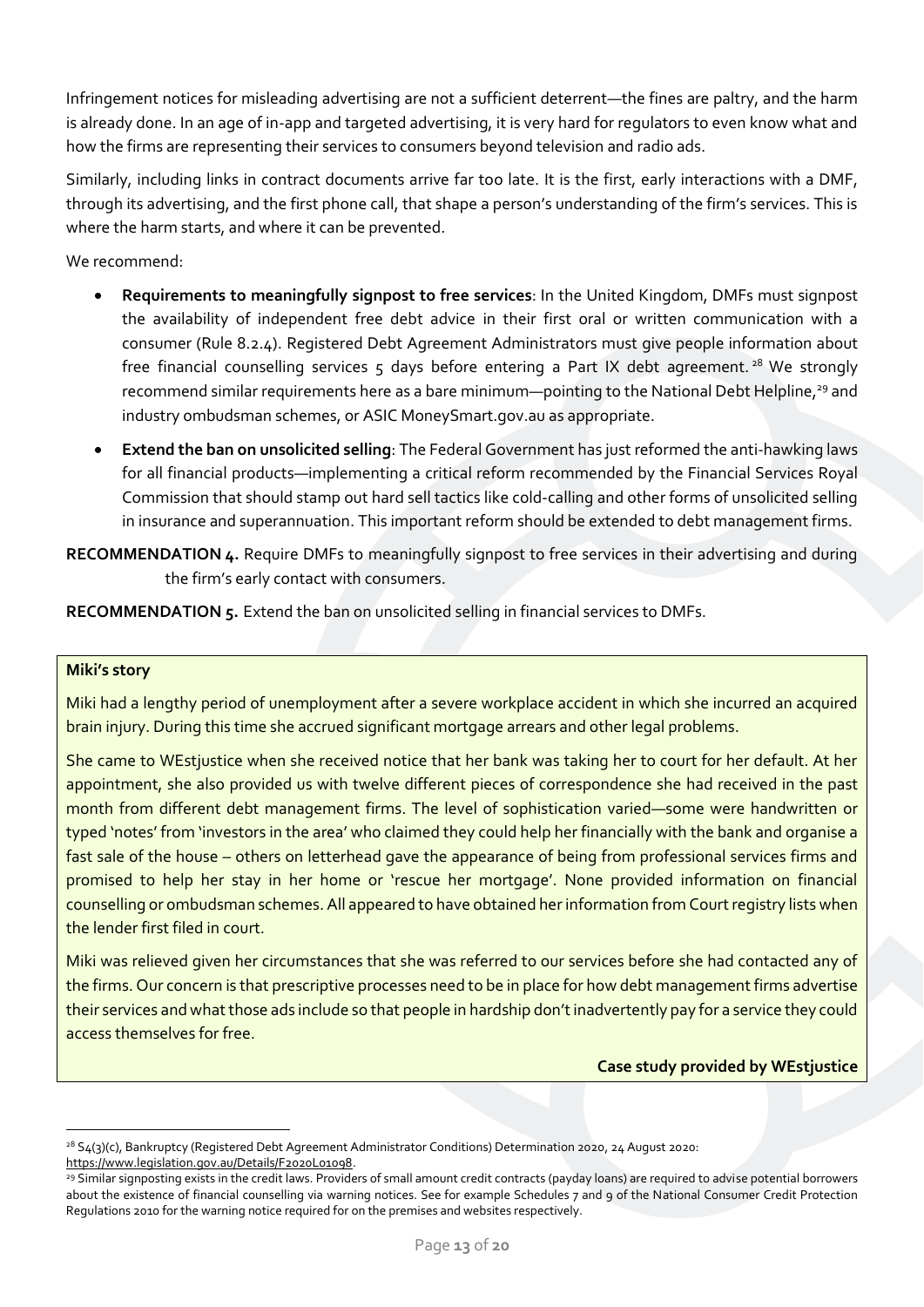# **Training requirements**

Our casework would suggest that many, if not most, DMFs fail to understand the full suite of debt options available for consumers and their consequences, and the complexities of the credit reporting system.

Given the concerns about the competence and skill of existing DMFs, it is important they hold and maintain relevant skills and meet minimum competency and ethical standards. This could also be achieved by requiring a best interests' duty (discussed above). Without specific training requirements, we will continue to see poor quality advice. Australians expect no less, with 69% of survey respondents agreeing that DMFs should meet minimum qualifications and standards:<sup>30</sup>



Q514. To what extent do you agree or disagree with the following statements about companies that charge money for advice or services to help people deal with debt problems or repair credit reports? (Scale of 1-6)

<span id="page-13-0"></span>**RECOMMENDATION 6.** Require minimum training standards for all DMFs.

## **Gaps in the reform**

While we support the Government taking steps to license some debt management firms, we are concerned that the proposed licensing regime falls far short of a robust, fit-for-purpose licensing framework. Below we identify some gaps that require a second tranche of reforms.

Trust and confidence in the DMF industry cannot be achieved with a piecemeal regime. Consumer research found that under a scenario in which protections or regulations are introduced for some debt management services and companies (e.g. covering loans but excluding energy bills, phone or internet bills, buy now pay later debts, school fees), 57% of Australians indicate they would feel more confident. However, this proportion increases significantly to 72% in a scenario where protections cover the whole industry: $^{31}$ 

<sup>&</sup>lt;sup>31</sup> See page 17 of Appendix A.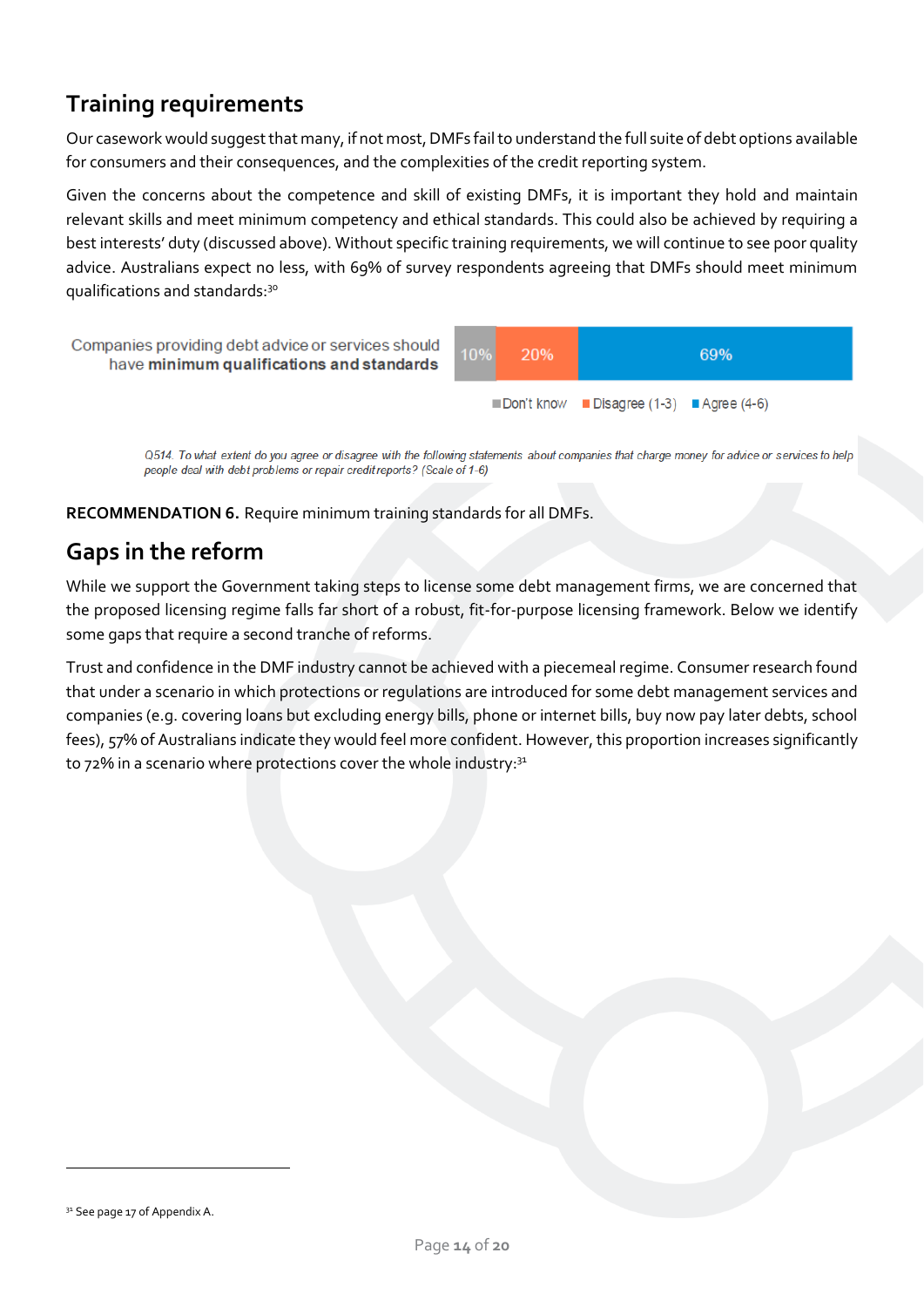### Impact of changes to protections on perceived confidence in the industry

Base: All respondents, n=2,005

|                                                                                                                                                                                                                          | Don't<br>know | <b>Less</b><br>confident | A little<br>more<br>confident | Much more<br>confident | <b>TOTAL</b><br><b>MORE</b><br><b>CONFIDENT</b> |  |
|--------------------------------------------------------------------------------------------------------------------------------------------------------------------------------------------------------------------------|---------------|--------------------------|-------------------------------|------------------------|-------------------------------------------------|--|
| Protections/regulations are<br>introduced for some debt<br>management services and<br>companies<br>(e.g. covering loans but excluding<br>energy bills, phone or internet bills, buy<br>now pay later debts, school fees) | 23%           | 20%                      | 43%                           | 14%                    | 57%                                             |  |
| Protections/regulations are<br>introduced for all debt<br>management services and<br>companies                                                                                                                           | 17%           | 10%                      | 31%                           | 41%                    | 72%                                             |  |

Q515. At present in Australia, these debt management companies are mostly unregulated. This means anyone can advertise and provide debt advice and credit repair services without a licence, professional qualifications, or being required to act in their clients' best interests. To what extent would your confidence in the debt management industry change under the following circumstances...?

### **Non-credit products: energy, telco**

We know from our casework experience that people struggling to make ends meet usually have a range of debts and bills: mortgage and credit cards but also buy now pay later debts, energy, telephone and internet bills, council rates, school fees, body corporate fees, judgment debts and more. Consumer research found the same, with 2 in 5 Australians concerned about their ability to pay everyday bills in the next 3 months. This includes regulated credit products such as loans and credit cards, but also non-credit products and services energy bills (22%), groceries  $(19%)$  and council rates  $(11%)$ .<sup>32</sup>

Too often we see a debt management firm cherry pick a "solution" that earns the firm fees, but does not provide a holistic, realistic solution to the consumer's overall financial difficulty. We are concerned about the lack of competent and strategic advice on the consumer's overall financial position, with debt negotiation companies often undertaking ad hoc negotiations which reduce individual debts and entitle the firm to fees under its contract, without regard to whether there is a net benefit to the consumer. For example, the family home will still be at risk of repossession even where an arrangement is negotiated with the bank, if the energy company, private school, or body corporate start bankruptcy proceedings.

Similarly, credit reports contain information beyond credit products—energy and telco defaults, judgment debts and insolvency information. Credit repairers purport to help with the entire credit report, not just the listings that link to regulated credit products.

While most current DMFs will likely need to apply for an ACL based on their current operating model, there is a real risk of avoidance once these reforms pass. We can easily foresee DMFs adapting their offering to avoid licensing obligations. For example, a credit repair company could incorporate a separate business tailored to "telco credit repair" or "energy credit repair", which would not be captured by the draft Regulations.

<sup>&</sup>lt;sup>32</sup> See page 7 of Appendix A.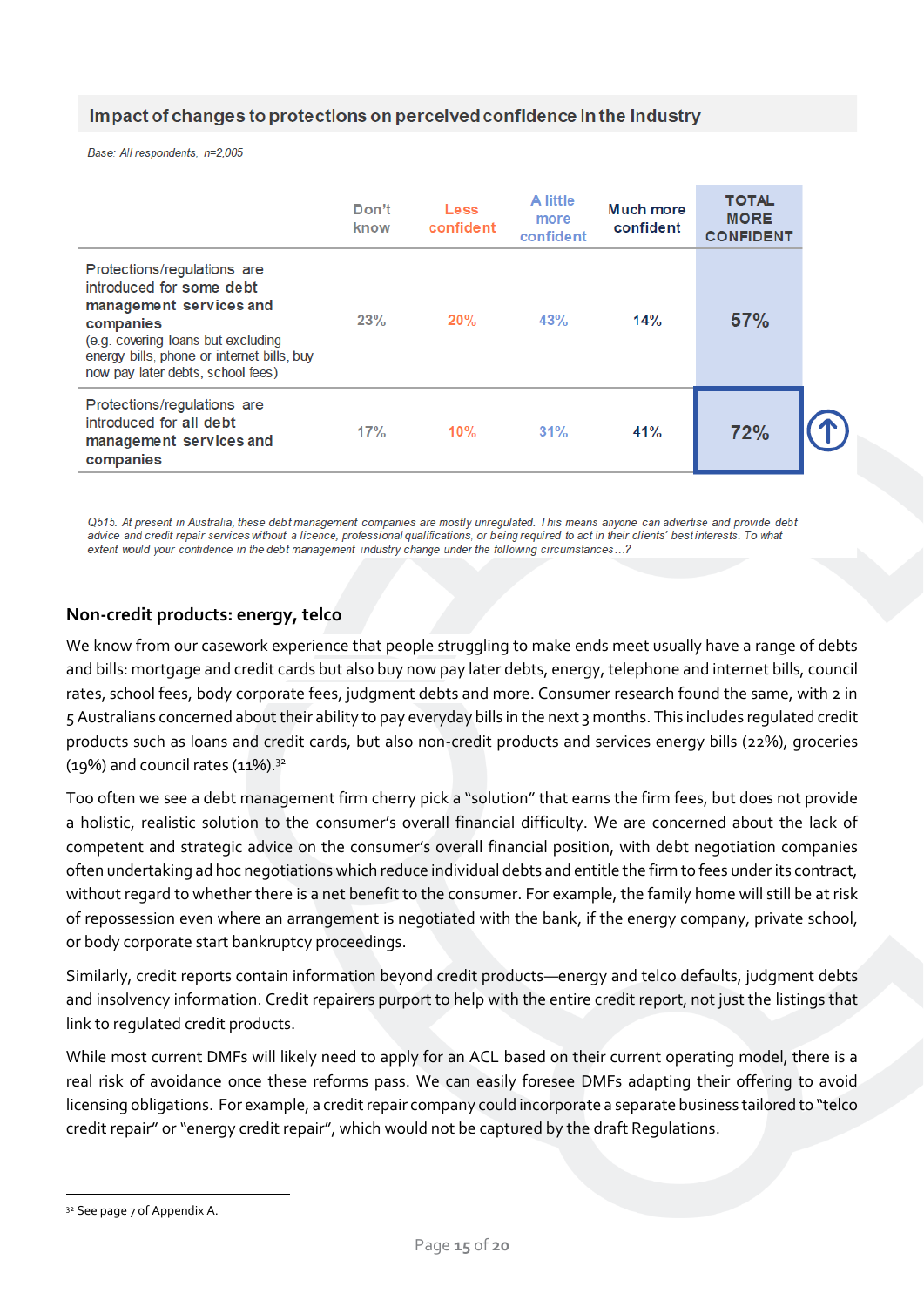While AFCA's terms of reference may be broad enough to capture such services, it is less clear how any other obligations would apply to advice and action on non-credit products.

It would be preferable to put beyond doubt that the obligations apply to, and ASIC has remit over, all debt management and credit repair activity, regardless of the type of underlying debt or credit listing.

Without clear obligations on firms to look at the person's entire financial position and individual circumstances – as required in the United Kingdom—people will continue to receive cherry-picked "solutions"that do not improve their financial wellbeing overall.

<span id="page-15-0"></span>**RECOMMENDATION 7.** Clarify that advice and action by licenced DMFs must have regard to the consumer's overall financial position and individual circumstances, including on products beyond those regulated by the National Consumer Credit Protection Act.

#### **Georgia's story**

Georgia was attempting to clear her credit record after escaping from a violent relationship. She had a range of utility debts (energy, water, and telecommunications) which had defaulted and been listed. She responded to an ad on social media from a firm which promised to clear her credit record. After an initial call she paid a total of \$1,100 (all of her savings at the time) to the firm.

When Georgia came to WEstjustice two years later, none of the debts had been removed and it was not clear what, if anything, the credit repair firm had done. Ultimately, we were able to get the debts waived promptly on the basis of the family violence circumstances by advocating for Georgia through the respective companies' policies.

When we wrote to the firm demanding a refund for the money Georgia had paid, they offered only a partial refund as settlement. With ongoing family law proceedings occurring, Georgia felt she did not feel able to deal with another legal matter and reluctantly agreed to the partial refund.

We are concerned that a licensing requirement that only covered credit reporting assistance in the course of suggesting or assisting in regards to an amount under a credit contract, would inadvertently fail to give protection in cases like these, or encourage avoidance behaviour by market participants.

#### **Case study provided by WEstjustice**

### **Budgeting and money management services**

Personal budgeting services usually operate on the promise that they will manage your income to ensure the payment of bills and debts on your behalf, while providing you with an allowance for daily expenses. Some personal budgeting services will also claim to provide other services, such as reviewing your financial position on a regular basis and negotiating future repayment arrangements with your creditors. In managing your payments, they will often charge you periodic 'maintenance' or management fees. This is often in addition to, up-front 'establishment' fees charged to set up accounts with them. Set-up fees can be around \$1,900 and the ongoing fees can be around \$38 per fortnight. Firms usually pay themselves from consumers' money before they pay creditors, and keep the interest earned on consumers' money sitting in the firm's account.

We have several concerns: budgets that are unsustainable, with bills that are left out or are not paid; ongoing and upfront fees that make the person's existing financial difficulty worse; no protections for the consumer's money sitting in the bank account of the budgeting service; and little accountability from the firm when things go wrong, such as defaults or services disconnected when the budget or payments are insufficient.

These debt management services will continue to sit in a regulatory gap after the proposed reforms. Where a debt management firm only provides budgeting services (as opposed to credit assistance) there is no requirement to hold a licence. As such, there are no requirements or laws that apply to their handling/holding of client monies.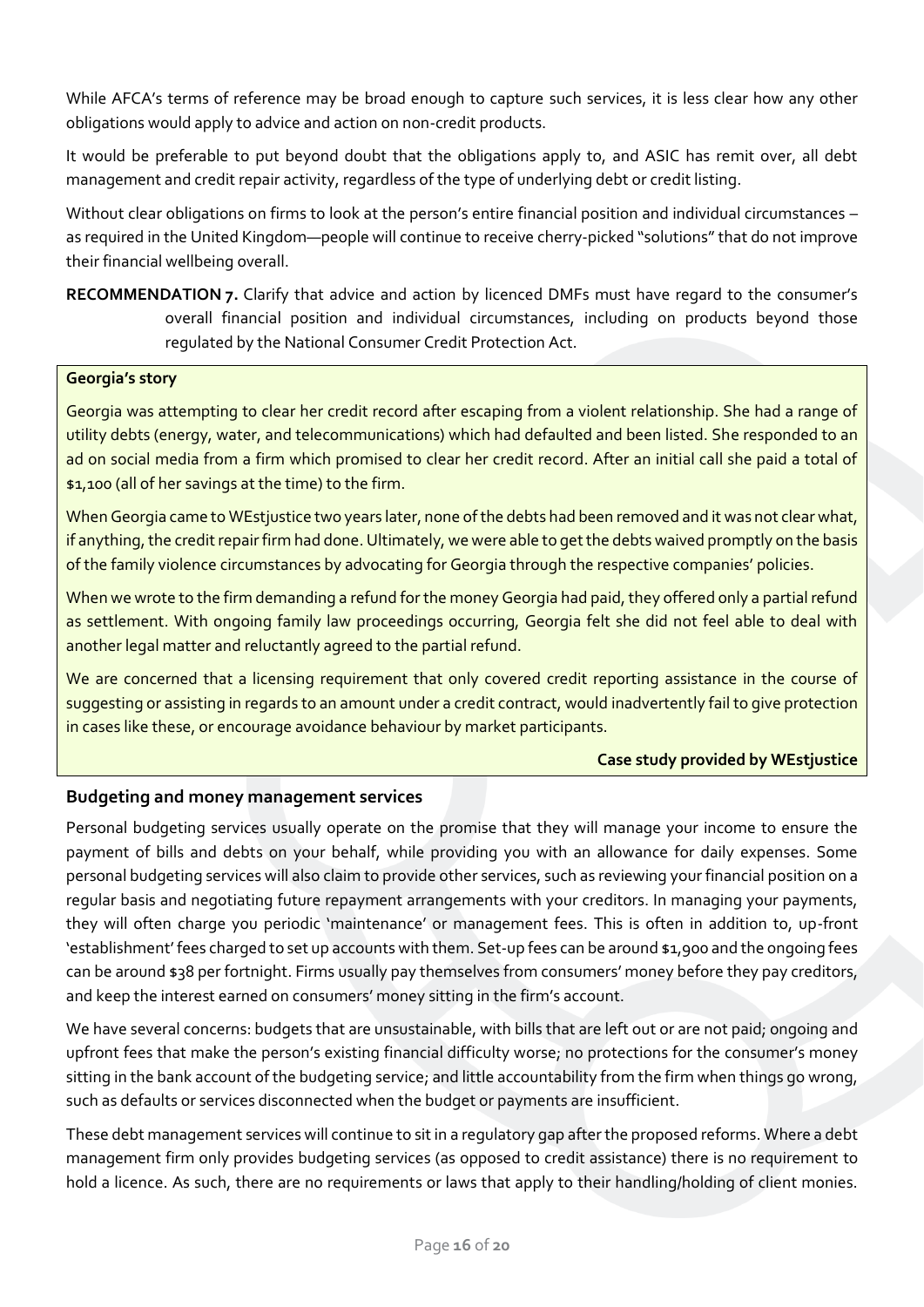The existing consumer protections and AFCA membership are not sufficient protections, as **John's story**, above, demonstrates.

<span id="page-16-0"></span>**RECOMMENDATION 8.** Include personal budgeting services in the DMF licensing regime, with obligations including mandatory trust accounting to protect client funds and a prohibition on retention of interest earned from client accounts

#### **Priya's story**

Priya is in her 70s and lives with a number of health conditions. Priya has been unemployed since the 1990s and, her sole source of income is the disability support pension. Priya has been using a personal money managing service for many years.

Priya reports that she told the DMF that she wanted to pay off her credit card debts, to be able to live without having to pinch pennies and increase her savings. The DMF reviewed her financial circumstances and advised that they could create a plan that could help to achieve her goals.

Despite this, while the DMF was managing her money, Priya reports that there were many occasions where:

- Priya did not have sufficient money in her account for her everyday living expenses;
- The DMF did not allocate sufficient funds to pay her bills and she was charged late fees;
- The DMF did not notify Priya that her bills were overdue, and she would only find out information about her bills when she called them; and
- Even when she requested details, the DMF would only provide limited information, leaving her confused about what she owed and to whom.

Priya has paid over \$14,000 in fees to the DMF, which exacerbated her financial hardship.

**Case study provided by Consumer Action Law Centre**

### **Technical amendments**

### **Guarantors**

The definition of 'credit reporting assistance' in proposed section 4C of the Regulations refers to conduct in relation to a credit contract "for which the consumer is the debtor". Credit reporting information may be recorded in respect of a consumer's credit history as a guarantor. Based on the current wording, credit reporting services that relate to such credit reporting information may not be captured. We recommend that the definition be changed to capture DMF activity in relation to guarantors. For example, the wording could be amended to "for which the consumer is the debtor or a guarantor".

### **Suggesting**

It is not clear whether the definition of 'credit reporting assistance' in the draft Regulations would capture the activities of credit repair firms that merely provide a 'how to' guide in return for receiving significant fees. It would be helpful to put beyond doubt that such services are captured.

### **Review**

While we support swift action to licence DMFs, there is much work left to be done. We recommend a review of the proposed reform 24 months from its commencement to assess its effectiveness and fix any outstanding issues. To improve transparency in this sector and assist in the review, we recommend ongoing data collection by ASIC about the operation of DMFs and their conduct.

<span id="page-16-1"></span>**RECOMMENDATION 9.** Review the impact of the proposed reforms 2 years from commencement.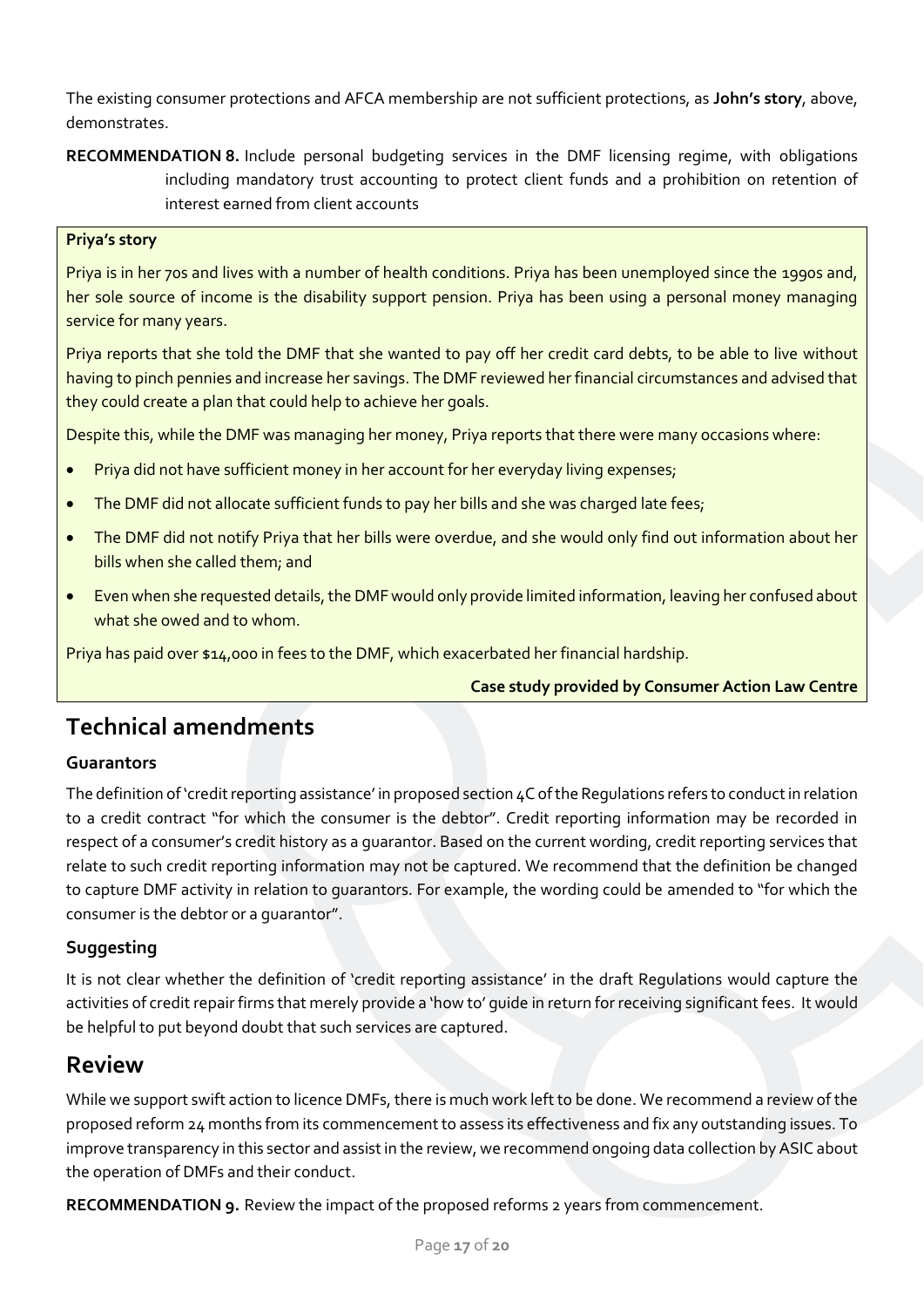<span id="page-17-0"></span>**RECOMMENDATION 10.** Require ongoing data collection and publication by ASIC.

# **Conclusion**

Overall, we support the draft Regulations and encourage the Federal Government to proceed with these muchneeded reforms without delay. With rising financial difficulty, it is more important than ever that DMFs are held to high standards, and predatory operators denied a licence.

However, it is critical to complete the job to stop the harm. In the short term, bans on upfront fees, caveats, and signposting could easily be built into the current reforms. The further recommendations we make above should be built into a second tranche of reforms. As the consumer research makes plain, Australians expect a comprehensive response to this problem.

Please contact Policy Officer **Cat Newton** at **Consumer Action Law Centre** on 03 9670 5088 or at [cat@consumeraction.org.au](mailto:cat@consumeraction.org.au) if you have any questions about this submission.

Yours Sincerely,

General Brody

**Gerard Brody |** CEO **CONSUMER ACTION LAW CENTRE**

Fac Gathand.

**Fiona Guthrie |** CEO **FINANCIAL COUNSELLING AUSTRALIA**

Roberta (realad

**Roberta Grealish |** Managing Solicitor (Acting) **CONSUMER CREDIT LEGAL SERVICE (WA) INC**

**Karen Cox |** CEO **FINANCIAL RIGHTS LEGAL CENTRE**

On behalf of:

**Dr Sandy Ross |** Executive Officer **FCVic**

**David Ferraro |** Managing Lawyer **CONSUMER CREDIT LAW CENTRE SA**

MHardwam

**Melissa Hardham |** CEO **WEstjustice**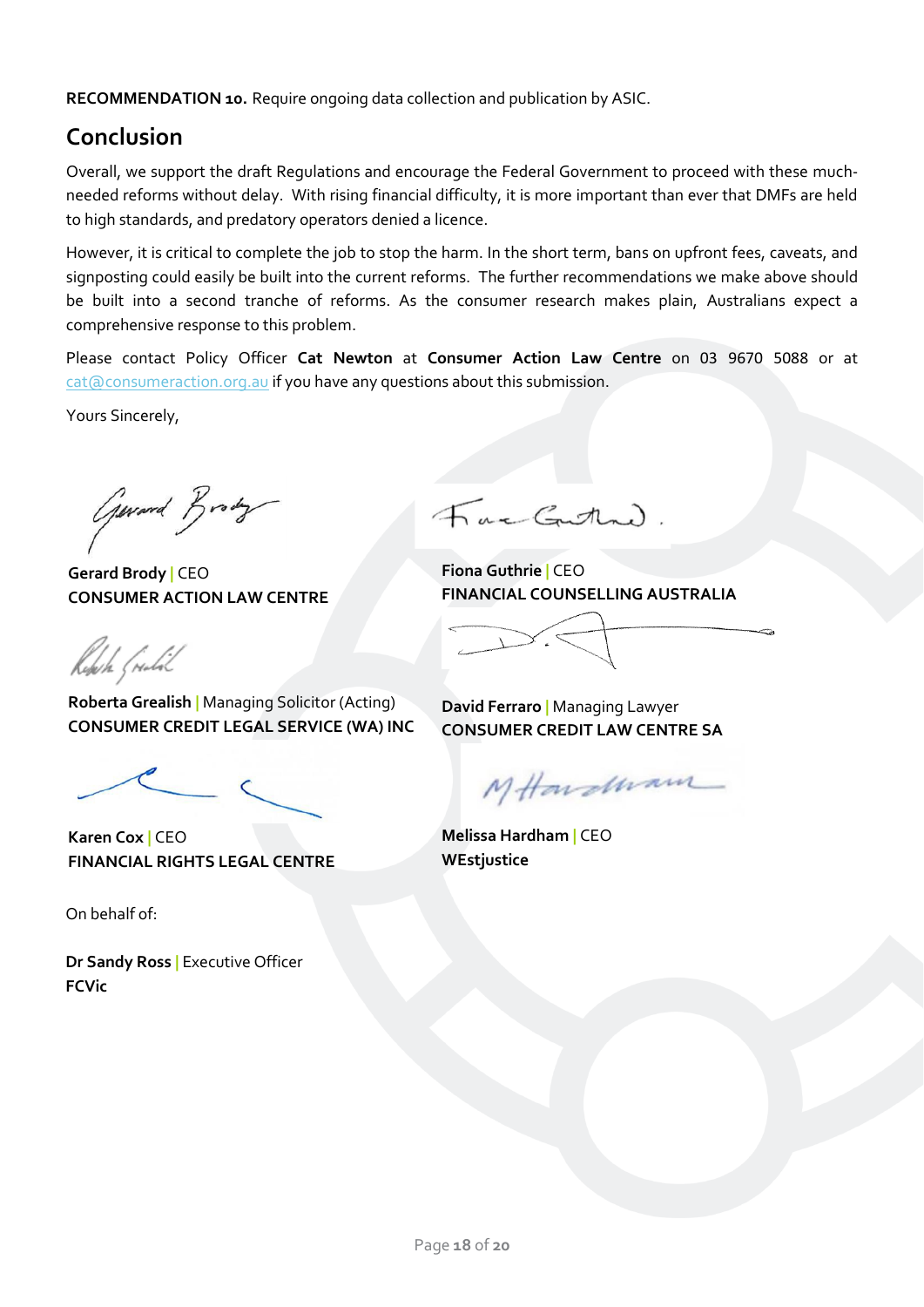# **APPENDIX A – Debt Management Firm Research**

Quantum Market Research, 'Debt Management Firm Research,' Report, December 2020, commissioned by Consumer Action Law Centre.

Attached and also available at[: https://consumeraction.org.au/wp-content/uploads/2020/12/CALC\\_Debt-](https://consumeraction.org.au/wp-content/uploads/2020/12/CALC_Debt-Management-Firms-Research_Report_7Dec20.pdf)[Management-Firms-Research\\_Report\\_7Dec20.pdf](https://consumeraction.org.au/wp-content/uploads/2020/12/CALC_Debt-Management-Firms-Research_Report_7Dec20.pdf)

# **APPENDIX B – Summary of Recommendations**

- **RECOMMENDATION 1.** [Introduce a requirement that all action and advice by DMFs be in the customer's](#page-9-0)  [best interests, appropriate to their individual circumstances, and based on a sufficiently full](#page-9-0)  [assessment of their financial circumstances.](#page-9-0)
- **[RECOMMENDATION 2.](#page-9-1)** Ban upfront fees.
- **RECOMMENDATION 3.** [Ban the use of taking security for the DMF's own fees, either in the Regulations or](#page-10-0)  [as a condition of holding a licence.](#page-10-0)
- **RECOMMENDATION 4.** [Require DMFs to meaningfully signpost to free services in their advertising and](#page-12-0)  [during the firm's early contact with consumers.](#page-12-0)

**RECOMMENDATION 5.** [Extend the ban on unsolicited selling in financial services to DMFs.](#page-12-1)

- **RECOMMENDATION 6.** [Require minimum training standards for all DMFs.](#page-13-0)
- **RECOMMENDATION 7.** [Clarify that advice and action by licenced DMFs must have regard to the](#page-15-0)  consumer's overall financial position and ind[ividual circumstances, including on products beyond](#page-15-0)  [those regulated by the National Consumer Credit Protection Act.](#page-15-0)
- **RECOMMENDATION 8.** [Include personal budgeting services in the DMF licensing regime, with obligations](#page-16-0)  [including mandatory trust accounting to protect client funds and a prohibition on retention of](#page-16-0)  [interest earned from client accounts](#page-16-0)
- **RECOMMENDATION 9.** [Review the impact of the proposed reforms 2 years from commencement.](#page-16-1)

**RECOMMENDATION 10.** [Require ongoing data collection and publication by ASIC.](#page-17-0)

# **Appendix C – About the Contributors**

#### **Consumer Action Law Centre**

Consumer Action is an independent, not-for profit consumer organisation with deep expertise in consumer and consumer credit laws, policy and direct knowledge of people's experience of modern markets. We work for a just marketplace, where people have power and business plays fair. We make life easier for people experiencing vulnerability and disadvantage in Australia, through financial counselling, legal advice, legal representation, policy work and campaigns. Based in Melbourne, our direct services assist Victorians and our advocacy supports a just marketplace for all Australians.

### **Consumer Credit Legal Service (Inc) WA**

Consumer Credit Legal Service (WA) is a not-for-profit charitable organisation which provides legal advice and representation to consumers in WA in the areas of banking and finance, and consumer law. We strengthen the consumer voice in WA by advocating for, and educating people about, consumer and financial, rights and